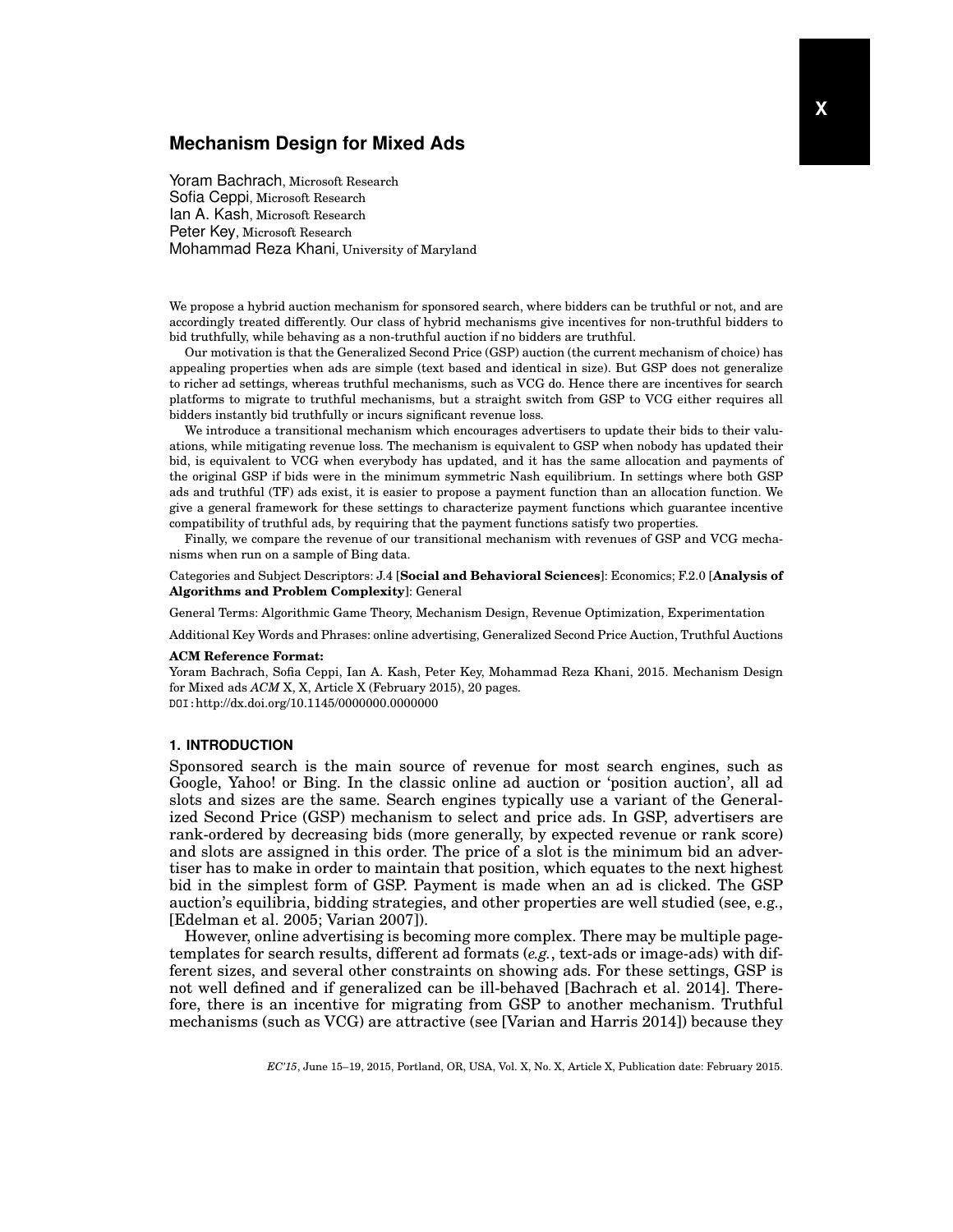allow externalities to be calculated which makes handling more complex ad scenarios easier. Truthful mechanisms also remove the computational burden of calculating the optimum bid from advertisers, make the whole system more transparent, and the same bid (valuation) of an advertiser can be used across multiple auctions. Moreover, analyzing the market is easier with true valuations as opposed to bids.

One big obstacle to migration from GSP to VCG is the requirement that advertisers update their bids by increasing them up to their true value. Indeed, as Varian and Harris note, Google "thought very seriously about changing the GSP auction to a VCG auction during the summer of 2002." However, there were several problems, including that "the VCG auction required advertisers to raise their bids above those they had become accustomed to in the GSP auction." As GSP has only gotten more entrenched over the past decade, this issue has only grown larger. If such a switch were made today, advertisers may not update their bids quickly and even if they do update, it might not be their true valuation. Thus, for a long time there will be a mixed set of ads: (i) advertisers who have updated their bids to true valuations and (ii) advertisers with GSP bids. Therefore, it would be desirable to have a transitional mechanism which selects and prices the set of winners from such a mixed set of ads.

In this work we introduce a transitional mechanism in order to migrate GSP bids to true valuations. At the start of the transition the mechanism behaves the same as GSP. Then (in one implementation of our mechanism) when an advertiser tries to update her bid, we notify her that the mechanism will optimize her allocation and payment assuming that her new bid is her true valuation. This means that the best response for the advertiser is to bid her true valuation. We show that since this optimization will not happen for old GSP bids, the mechanism actually encourages advertisers to update their bids to their valuations as soon as possible (this is exactly what we want them to do). In the middle of the transition, the mechanism maintains a classification of bids as either truthful (updated bids) or GSP so that they can be treated differently, respecting incentives for truthful ads, but not GSP ads. Finally when all advertisers update their bids, the mechanism behaves as VCG and the transition finishes.

The key difficulty for a transition mechanism is to decide how bids of one group affect allocation and payment of the other group. For example, if the bid of a truthful ad is higher than the bid of a GSP ad, it does not necessarily mean that the truthful ad has to have a better allocation, since we know the GSP ad is shading its bid downward. Moreover, if a truthful ad is given an ad slot with click probability  $f$  and the ad below him is a GSP ad with bid  $g$ , we may want the expected payment of the truthful ad to be at least  $g \cdot f$ . The usual approach for designing truthful mechanisms is to give a monotone allocation function and then derive the unique payments using Myerson's lemma [Myerson 1981]. However, in our setting it is not easy to first give an allocation function, as the bid of a GSP ad implies that *payments* of ads above him should be altered. Hence, designing an allocation function which takes into account the payment constraints is harder.

In this paper we give a general framework, not limited to only GSP or VCG ads<sup>1</sup>, for designing mechanisms in settings similar to the above where it is easier to specify a payment function than an allocation function. In practice, this flexibility allows our framework to apply in the presence of some of the additional complexity that exists in actual auction systems. To describe this framework more formally, assume ad slots are indexed from 1, the top slot, to  $n$ , the bottom one, and there are  $n$  advertisers. The designer just has to specify a payment function  $p^i: \mathbb{R}^{n-i} \mapsto \mathbb{R}$  for each  $i \in [n]$  which specifies the payment of the advertiser assigned to position  $i$  given types of advertisers

 $1$ The set of ads can have arbitrary number of groups. For example in addition to GSP and truthful ads, it may contain advertisers who have pre-established contracts and pay a fixed amount if their ad gets clicked.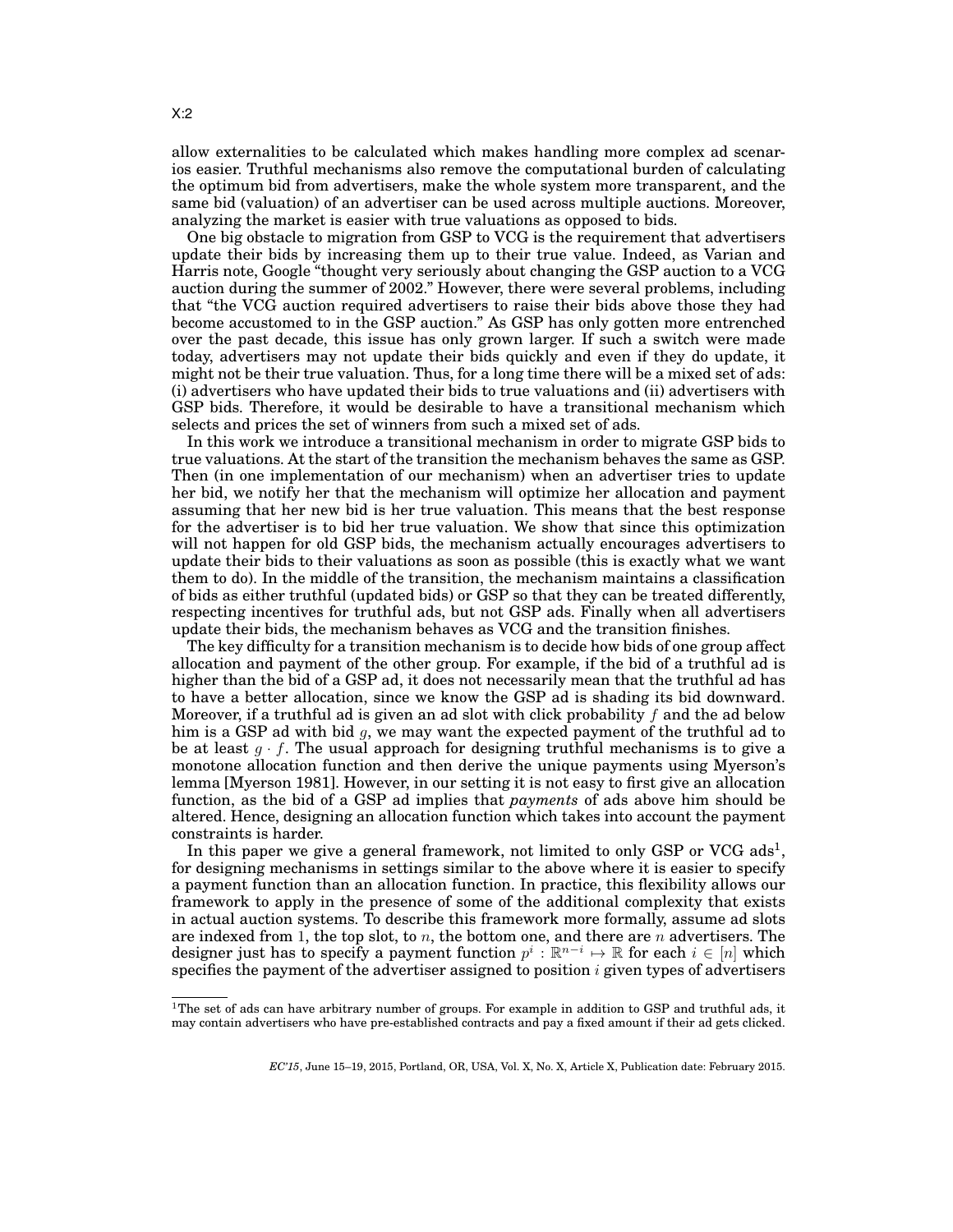assigned to positions below him. Our framework requires that any payment function satisfies two simple properties: (i) Minimum Marginal Increase (MMI): the payment has to be high enough so that truthful bidders assigned to lower slots do not envy the winner of a higher slot and (ii) Exact Marginal Increase (EMI): the marginal payment increase of the slot directly above a truthful ad has to be equal to the truthful ad's bid. Given a set of payment functions satisfying MMI and EMI, our framework shows how to construct an allocation rule with payments that are exactly those given by the payment functions applied to the realized allocation.

While we primarily focus on deriving a practical rule for transitioning from GSP to VCG, the set of ad auction mechanisms that fit in our framework is quite general. In fact, we prove that by using our framework one can design any truthful mechanism in which the payment of an ad is derived solely from ads below that ad (subject to a few additional requirements). Equivalently, our framework encapsulates mechanisms where raising the bid of an ad does not affect the allocation of ads that were previously allocated below it. More broadly, while the question of what properties of allocation rules lead to truthful mechanisms has been intensively studied (see, e.g., [Archer and Kleinberg 2008; Ashlagi et al. 2010; Frongillo and and 2014]), the question of what properties of payment rules lead to truthful mechanisms has not. Indeed, the only prior characterization we know of is the taxation principle for single-agent mechanisms. Since EMI and MMI are more inspired by Myerson than by the details of our auction setting, this approach may be of independent interest.

Having designed a large class of candidate mechanisms, and selected a representative member of the class, we analyze it both theoretically and in simulations based on Bing data. On the theory side, we show that transitional behavior is particularly nice if the system starts in the lowest symmetric Nash equilibrium. In particular, allocations and prices do not change regardless of the order of updates, in principle leading to a painless transition.

This conclusion relies on a number of strong (and false) assumptions. In our simulations, we analyze the consequences of relaxing them. We find that essentially all the costs of a transition are in terms of revenue—the welfare effects for both advertisers and users are small. We also see that the hybrid mechanism can have significant revenue benefits if bidders directly update to true valuations, but these benefits decrease if the bidders fail to do that for various reasons such as not knowing the true valuations, not being utility maximizers, or not trusting the system. So, rather than simply telling advertisers that they will be treated differently once they change their bid (which may not even be feasible in practice), it may make sense to attempt to use a learning approach to identify which bidders to treat as truthful. We simulate a few behaviors, and consequently identification models, and analyze the performance of the hybrid, GSP, and VCG mechanisms.

To summarize, our three main contributions in this paper are:

- (1) a new framework for deriving truthful mechanisms from payment rules that satisfy MMI and EMI (Section 4),
- (2) a specific hybrid mechanism to enable transitioning from GSP to VCG (Section 5), and
- (3) an evaluation of the mechanism based on Bing data (Section 6).

## **2. RELATED WORK**

Sponsored search auctions are arguably the most successful recent application of auction theory to a business environment. As a result, much research has been conducted regarding the influence of the mechanism used for the auction on social welfare and the generated revenue. In the case where the VCG mechanism is used, truthfulness is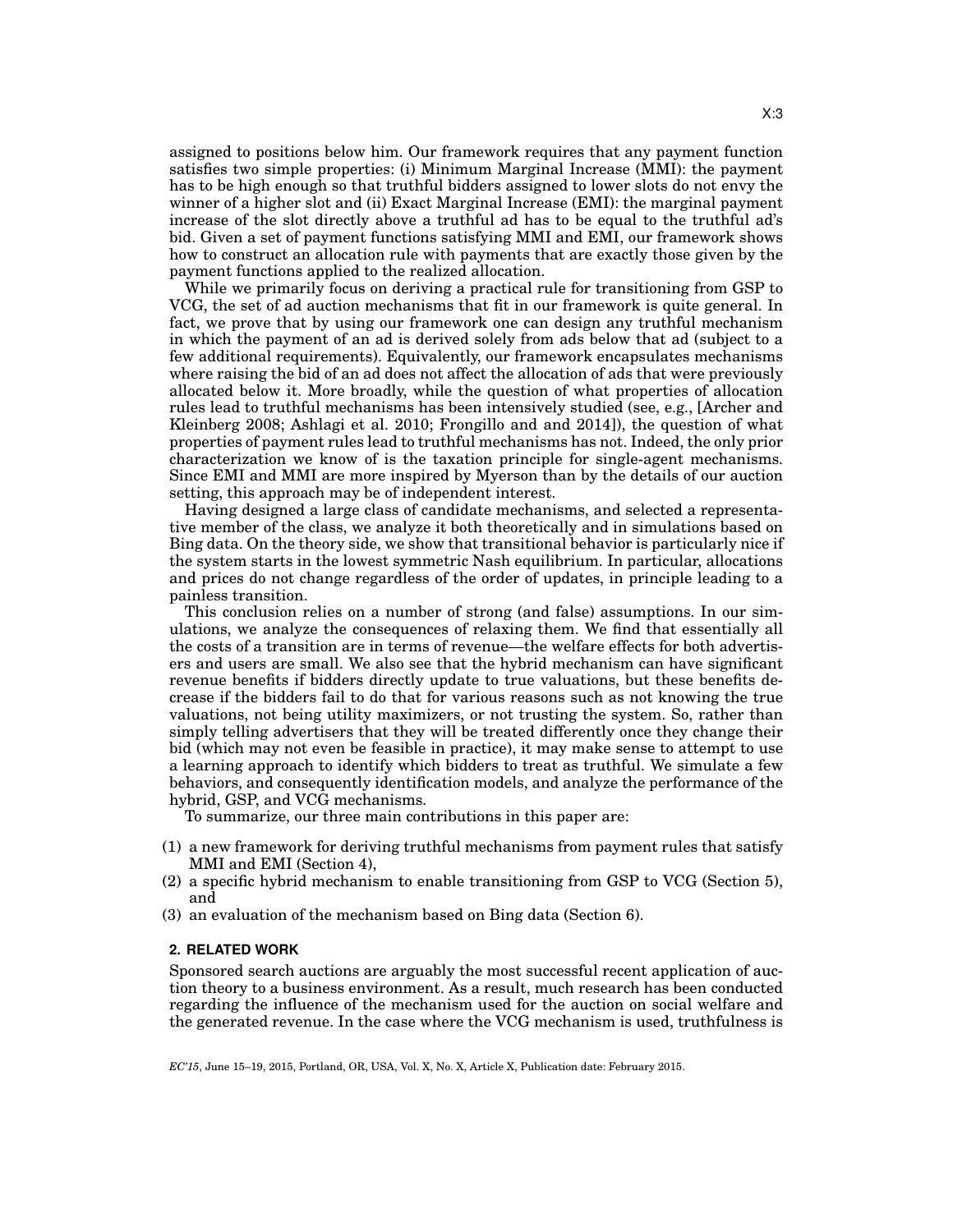the dominant bidding behavior. However, the same does not hold for the GSP auction and predicting bids in this case is trickier.

A complete information analysis of GSP auctions is discussed by Edelman et al. [2005], Varian [2007], and Aggarwal et al. [2006]. A common theme in this line of work is the equivalence between the auctioneer's revenue and bidders' utility under a VCG auction and under the lowest symmetric Nash equilibrium of a GSP auction (which is sometimes referred to as the "bidder-optimal locally envy free equilibrium"). Ashlagi et al. [2007] generalize this, showing that in many auction types in which the payments are a function of the lowest ranked bids, there exists an equilibrium in which bidders' utility is equivalent to their utility under the VCG auction. Roberts et al. [2013] generalize this along a different axis, showing that this result also holds for a variety of rank score functions other than simply ranking by highest bid.

Much of the research on equilibria in GSP auctions has focused on symmetric equilibria. Edelman and Schwarz [2010] examined the revenue of different symmetric Nash equilibria, noting that under a certain comparison to optimal revenue possible under the Bayesian setting, the "lowest" equilibrium is the reasonable one. A generalized auction proposed by Aggarwal et al. [2007] allows advertisers to specify not only a bid but also the positions they are interested in, ruling out the bottom positions. They show that this auction has a symmetric Nash equilibrium implementing the same outcome (i.e., allocation and pricing) as the VCG auction.

Complementary to studies on symmetric equilibria, several researchers have studied the inefficiency that can result from asymmetric equilibria [Leme and Tardos 2009; Caragiannis et al. 2011; Lucier et al. 2012]. Some studies of auction tuning have also explored the full set of equilibria [Thompson and Leyton-Brown 2013]

Taking a Bayesian perspective, Gomes and Sweeney [2014] examined the existence and uniqueness of Bayes-Nash equilibria in a GSP auction. Several models have also been proposed for inferring the valuations of advertisers based on the observed bid data [Pin and Key 2011; Athey and Nekipelov 2010]. The model by Pin and Key [2011] considers advertisers best responding in an uncertain environment in a repeated auction setting, relating the bidding behavior to scenarios when the Bayes-Nash Equilibria of Gomes and Sweeney [2014] are known to exist. The model of Athey and Nekipelov [2010] starts directly from the Bayes-Nash Equilibria, but has a different model of the information available to the bidders. Instead, Vorobeychik [2009] proposed a framework based on agent simulation to approximate the Bayes-Nash equilibria in GSP auctions, which relies on restricting the space of allowed bidding strategies.

The dynamics leading to the equilibrium outcomes in GSP auctions are less studied. Cary et al. [2007] consider dynamics under a greedy bidding strategy, where each bidder chooses the optimal bid for the next round assuming the other bidders do not change their bids. They show this bidding strategy has a unique fixed point, with payments identical to those of the VCG mechanism.

Closest to our work, Aggarwal et al. [2009] propose a framework that frames both GSP and VCG in terms of the assignment game with appropriate models of bidder utility. Their framework can be applied to derive a hybrid auction that incorporates both GSP and VCG bidders that is a special case of our more general framework. However, they do not explore this and their framework lacks the flexibility ours provides.

## **3. PRELIMINARIES**

We study the standard model of a sponsored search auction. There is a set of  $\{1, \ldots, n\}$ of ads, denoted by  $[n]$ . We assume that there are k ad positions ([k]), also called slots, where position  $i$  has CTR (Click-Through-Rate)  $f_i$ . Without loss of generality we assume that the first position has the highest CTR and the  $k$ -th position has the lowest  $(0 < f_k < \ldots < f_1 \leq 1)$ . For notational convenience, and without loss of generality, we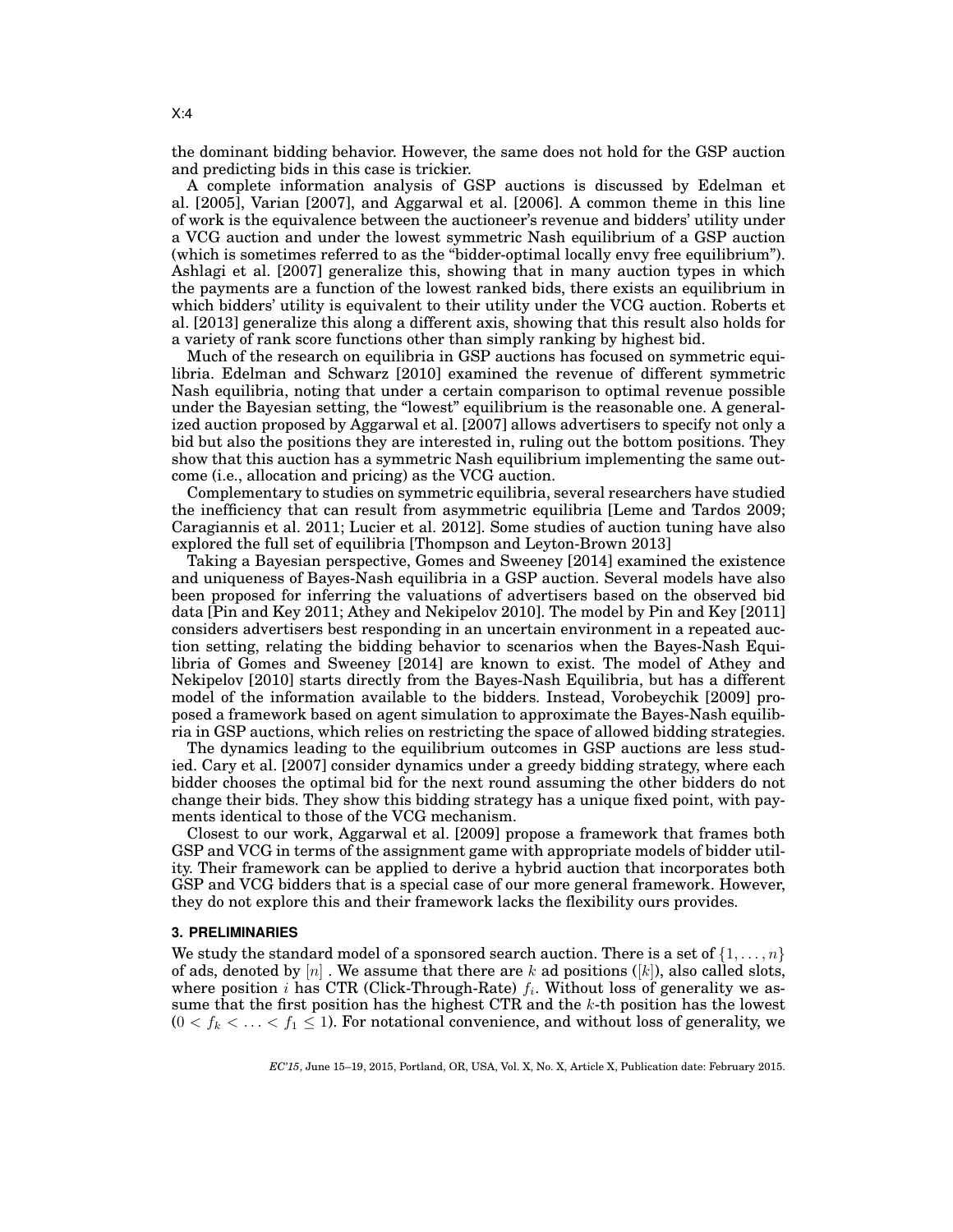take  $k = n$  and assume that there are no ad quality scores—the probability of any ad being clicked in slot  $i$  is exactly  $f_i.$ 

In our setting ads can have different characteristics. For example they could be,

- Truthful (TF) ads which have updated their bids to their valuations;
- Generalized Second Price (GSP) ads which assume that they are participating in a GSP auction.
- First price ads which have a contract to pay a fixed amount upon being clicked.

We are going to provide a framework for mechanism designers which only requires a payment rule to be specified, and which places special constraints on the payments of TF ads. Therefore, we specially differentiate between TF and non-TF ads and assume each ad has a type taken from set  $\mathcal{T} = \{TF, non-TF\} \times \mathbb{R}^+$  that specifies the truthfulness attribute and bid. Here, non-TF ads can be of any nature and our framework does not limit the designer's ability for deciding the allocation and payments of them. This can be thought of as modeling a situation where we are designing a system for the TF bidders, and therefore care about their incentives. However, there will be some "legacy" bidders whose behavior does not reflect the new system (and perhaps cannot, because inherently changing their bid will result in them being reclassified as TF). Since the right way to treat these legacy bidders will depend on their exact nature, we do not put any constraints on what they are charged (and indeed neglect modeling this entirely in the proving the theoretical results of Section 4).

In section 5, we examine what happens when we look to maintain parity with existing GSP prices for non-TF bidders, and where the non-TF bidders behave as GSP bidders in equilibrium.

We denote an assignment of ads to slots by the permutation  $\Pi = (\pi_1, \dots, \pi_n)$  where ad  $\pi_i$  is assigned to position i. The (expected) payment of ad  $\pi_i$  is the cost per click for being in position i multiplied by the CTR of position i. Throughout the paper we work with expected payments  $p_i, \forall i \in [n]$  as opposed to cost per click. Further, we assume that all ads have quasilinear utilities, *i.e.*, if ad  $\pi_i$  is assigned to position *i* and pays  $p_i$  then its utility will be  $u_i(\Pi, p) = f_i * v(\pi_i) - p_i$ , where  $v(\pi_i)$  is the valuation of ad  $\pi_i.$  Throughout the paper, we use  $b(i)$  for the bid of ad  $i$  and if a TF ad, we also use  $v(i) = b(i)$  to emphasize the fact that the bid and valuation are the same.

In this work we assume that the auctioneer can distinguish between TF ads and non-TF ads, i.e., the nature of each ad is known. Since we are aware that this is a strong assumption in practice, in Section 6 we elaborate on this point and show some empirical results where the auctioneer is uncertain about the ads nature. Additionally, our model assumes away the growing richness that is part of the ad ecosystem that is part of the motivation for a switch. However, at this point basic text ads still represent the bulk of ad impressions, so a solution that works well for them would be useful to aid a near-term transition in anticipation of this future richness.

#### **4. TOP INTERFERENCE FREE PAYMENT FRAMEWORK**

In this section we introduce a framework for designing mechanisms in ad auction-like settings where it is easier to provide a payment rule than to give an allocation rule. In other words, we do not know exactly what we want the final allocation of ads to be, but we do know what we want the payment for ad  $\pi_i$  assigned to position i in the overall assignment Π to be. More formally, we explore the space of payment rules which are a  $\text{set of }n \text{ functions } \mathcal{P} = \{p^{(i)}\}_{i \in [n]}, \text{ where function }$ 

$$
p^{(i)} : \overbrace{\mathcal{T} \times \ldots \times \mathcal{T}}^{n-i} \longmapsto \mathbb{R}^+.
$$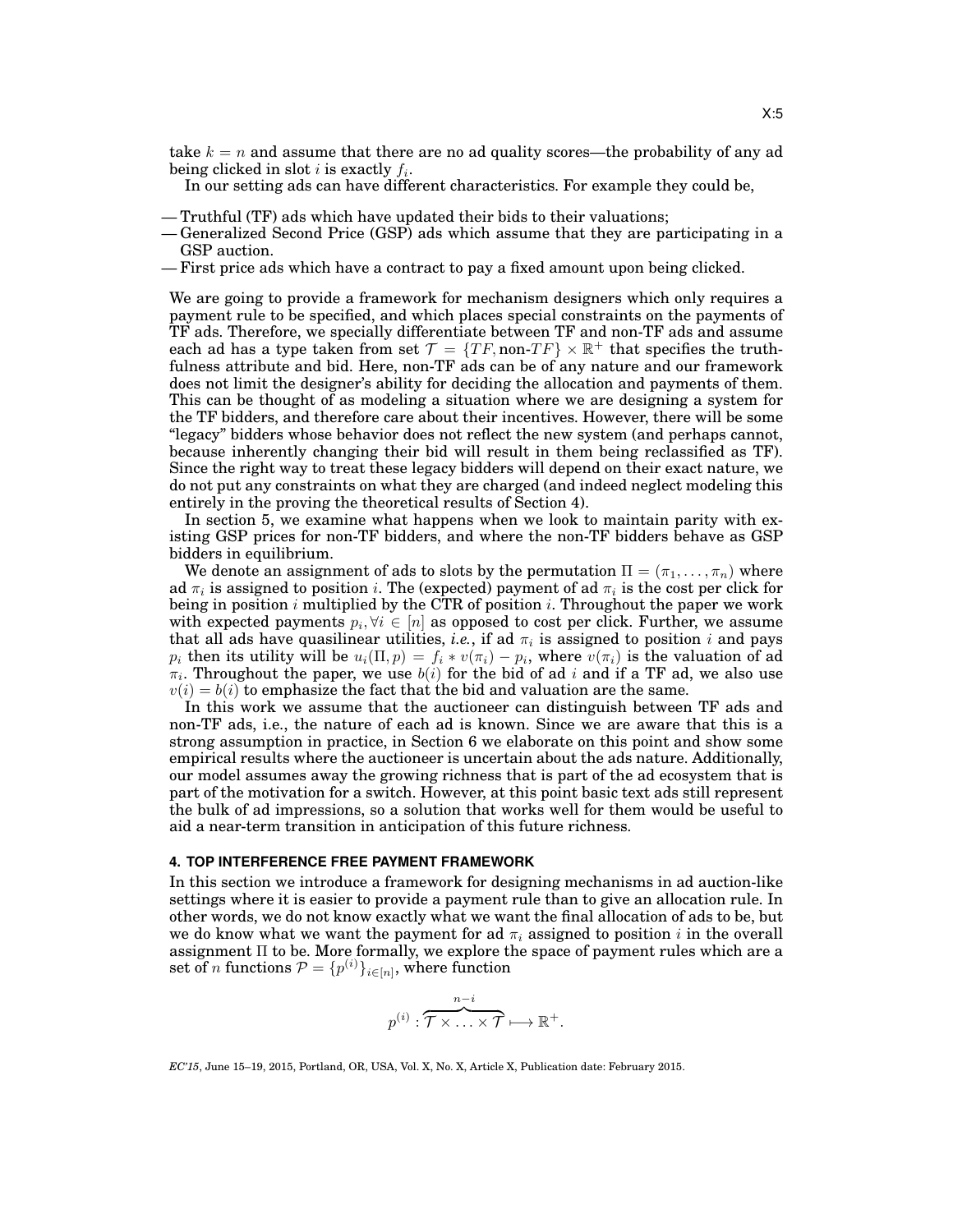That is, if the ad in slot i is TF its payment will be  $p^{(i)}(\pi_{i+1},\ldots,\pi_n)$ . (Recall that we allow the payments of non-TF bidders to be arbitrary.) Note that  $p^{(i)}$  is the expected payment of the ad assigned to position  $i$  and  $p^{(i)}/f_i$  is its cost per click.

This formulation implicitly restricts the set of payment rules we consider. Without loss of generality, the payment of a truthful ad does not depend on its own bid. However, with loss of generality, we also assume that payment does not depend on the bids of ads assigned to slots above it. This is a natural restriction in a setting without externalities, and indeed one that is satisfied by both the GSP and VCG payment rules.

Our framework specifies two further intuitive properties which we require the payment rule satisfy. We show that these two properties are necessary in the sense that any anonymous mechanism whose payment rule for an ad depends only on ads below it can be implemented using our framework. By anonymous, we mean that permuting the input to the mechanism simply permutes the output (up to tie breaking among ads with identical bids). In order to specify these properties we need to restrict the domain of the payment rules to exclude nonsensical inputs where the TF bidders are mis-ordered, e.g., where TF ads are not assigned to slots monotonically with respect to their bid.

Let  $\Pi = (\pi_1, \dots, \pi_n)$  denote the assignment of ads to positions. We use the notation  $\Pi^{(k)} = (\pi_k, \dots, \pi_n)$  to show the partial assignment of the last  $n - k + 1$  ads to positions  $k$  to n. In the following we define what partial assignments are valid and thus form the  $\text{domain of payment rule}~\{p^{(i)}\}_{i\in[n]}.$ 

DEFINITION 4.1 (VALID ORDERING). *A partial assignment of*  $n-k+1$  *ads*  $\Pi^{(k)}$  *is valid if and only if for any*  $i, j \in \{k, ..., n\}$  *such that*  $\pi_i$  *and*  $\pi_j$  *are TF ads and*  $i < j$ *, we have*  $v(\pi_i) > v(\pi_i)$ .

Recall that Myerson's characterization of truthful mechanisms asks a designer to give a monotone allocation rule and the payments are then uniquely derived from the area above the curve. A monotone allocation rule, when seen from the payment perspective, implies monotone marginal increases of the payments (see Figure 1).



Fig. 1: The area above the allocation curve of a winner is his payment. The two arrows show the marginal increase of the payment at different points. If the allocation curve is monotone the marginal increases are also monotone.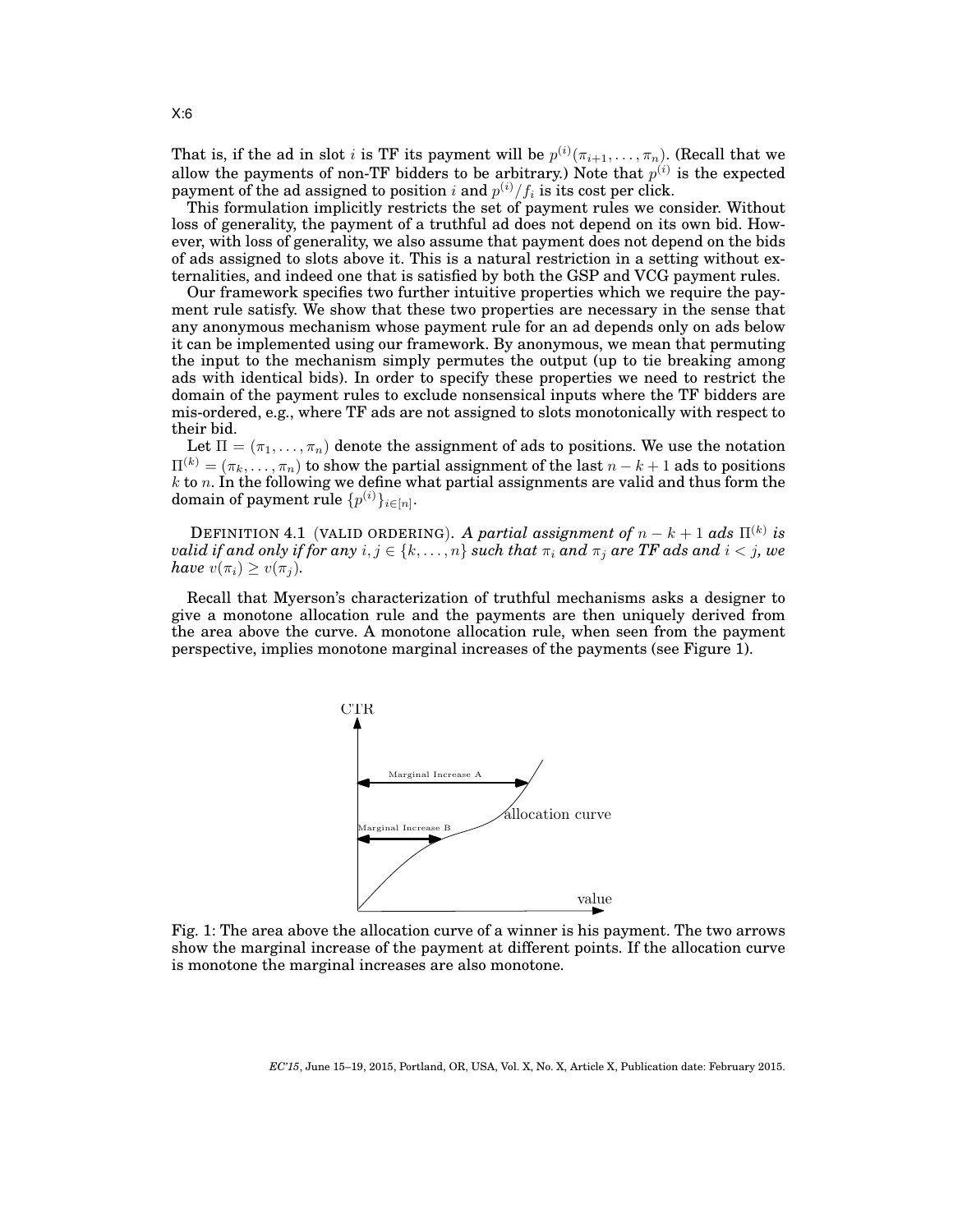DEFINITION 4.2 (MARGINAL OPERATOR  $\nabla^{(i,j)}$ ). *For two positions*  $i,j \, \in \, [n]$  where i < j*, the marginal increase of payment rule* P *for a valid assignment* Π *is*

$$
\nabla^{(i,j)} \mathcal{P}(\Pi) = \frac{p^{(i)}(\Pi^{(i+1)}) - p^{(j)}(\Pi^{(j+1)})}{f_i - f_j}.
$$

Now we are ready to specify the first property which the payment rule  $P$  should satisfy.

DEFINITION 4.3 (EXACT MARGINAL INCREASE (EMI)). *The payment rule* P *satisfies EMI, if for any valid assignment*  $\Pi$  *and position*  $i \in [n-1]$ *, if*  $\pi_{i+1}$  *is a TF ad then*

$$
\nabla^{(i,i+1)} \mathcal{P}(\Pi) = v(\pi_{i+1}).
$$

The intuition behind the EMI requirement (Definition 4.3) is that, since TF ads are shown in the order of their bid, the minimum bid TF ad  $\pi_i$  needed to get shown above the TF ad  $\pi_{i+1}$  is exactly  $v(\pi_{i+1})$ . Thus, the marginal payment he should make for being in slot i as opposed to  $i + 1$  is exactly this minimum bid.

Note that in our setting there are non-TF ads that can be placed between TF ads. Therefore, we need to generalize EMI in order to make sure that the payments for TF ads remain incentive compatible.

DEFINITION 4.4 (MINIMUM MARGINAL INCREASE (MMI)). *The payment rule* P *satisfies MMI if for any valid assignment*  $\Pi$ , position  $i \in [n]$  *such that*  $\pi_i$  *is a TF ad, and position*  $j \in \{1, \ldots, i-1\}$  *we have* 

$$
\nabla^{(j,i)}\mathcal{P}(\Pi) \ge v(\pi_i).
$$

Now we give our algorithm to derive the final allocation given payment rule  $P$  which satisfies EMI and MMI. Our algorithm is very simple and intuitive. It starts filling from position n all the way up to position 1. The  $TF$  ads get assigned to positions in the increasing order of their valuations. Let us assume that the current TF ad to be assigned to a position is  $\pi$ . Our algorithm tries to fill all the remaining positions by non-TF ads which are not yet assigned, choosing the ads sequentially such that the payment of the next position is minimized. Then, our algorithm puts ad  $\pi$  in the position  $i$  for which its profit is maximized. The algorithm then takes the next TF ad and restarts from position  $i - 1$ . The formal description of our Allocation Algorithm (AA) is given in Algorithm 1.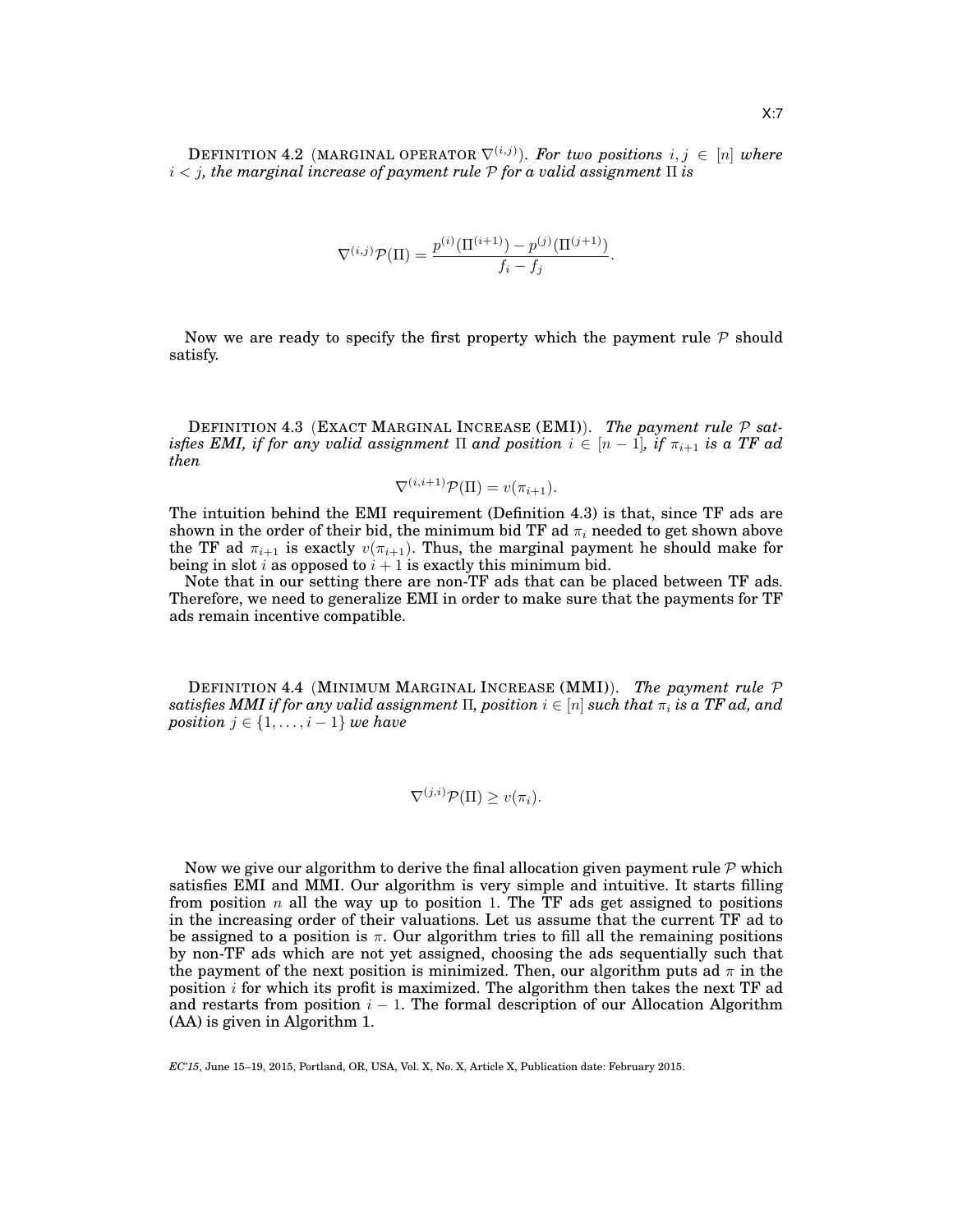## **Algorithm 1:** Allocation Algorithm (AA)

```
\textbf{input} \hspace{0.2cm}:\hspace{0.2cm} n \text{ ads } \{ 1, \ldots, n \} \text{ and payment rule } \{p^{(i)}\}_{i \in n}.output: assignment (\pi_1, \ldots, \pi_n) of ads to positions and their payments.
 1 T \leftarrow Extract-TF-ads({\{1, \ldots, n\});
 2 N \leftarrow Extract-NonTF-ads({1, ..., n});
 \mathbf{3} \ell \leftarrow n;
 4 while |T| > 0 do
 5 Let \pi \in T be a TF ad with minimum value ;
 6 Remove \pi from T;
 7 Fill-With-NonTF-ads ;
 8 i ← arg max<sub>j∈{l-|N|,l-|N|+1,...,l}</sub> f_j \cdot v(\pi) - p^{(j)}(\pi_{j+1}, \ldots, \pi_n);
 9 \pi_i \leftarrow \pi;
10 N \leftarrow N - \{\pi_{i+1}, \ldots, \pi_{\ell}\};11 \ell \leftarrow i - 1;12 end
13 Fill-With-NonTF-ads ;
14 Set the payment of \pi_i to be p^{(i)}(\pi_{i+1}, \ldots, \pi_n);/* Sub-procedure Fill-With-NonTF-ads provisionally assigns all the
       remaining non-TF ads to next available positions. At each step it
       selects a non-TF ad which makes the next payment as small as
       \gamma possible. \ast/15 Fill-With-NonTF-ads:
16 begin
17 N' \leftarrow N;
18 for i \leftarrow \ell downto \ell - |N| - 1 do
19 \pi_i \leftarrow \arg \min_{\pi \in N'} p^{(i-1)}(\pi, \pi_{i+1} \dots, \pi_n);20 N' \leftarrow N' - {\lbrace \pi_i \rbrace}21 end
22 end
```
**Description of the algorithm.** Set  $T$  contains all the TF ads which are not yet assigned. Similarly set  $N$  contains all the non-TF ads which are not yet assigned. In Line 3 we initialize the value of  $\ell$  which keeps the index of current position to be filled. In Line 5 we select a TF ad with minimum value in order to assign it to a position. In Line 7 we provisionally fill the next  $|N|$  positions with non-TF ads. In Lines 8 and 9 we find and assign a position with the best profit for TF ad  $\pi$ . In Line 10 we remove all the non-TF ads which are assigned permanently (appear after the position  $i$ ) from N. In Line 13 we fill the remaining positions by the rest of non-TF ads. Finally at Line 14 we set the payments of allocated ads according to  $p^{(i)}$ .

Note that at Lines 5 and 19, we might have multiple valid choices, in which case we break the ties by the choosing the ad with the smallest index. The only other instance where a tie can happen is at Line 8, when we select the largest feasible  $j$ .

The following theorem shows that mechanisms derived from our framework are incentive compatible for TF ads.

THEOREM 4.5. *Given a set of payment functions*  $\mathcal{P} = \{p^{(i)}\}_{i \in [n]}$  that satisfy EMI *and MMI, the mechanism derived from applying AA to* P *is incentive compatible for TF ads.*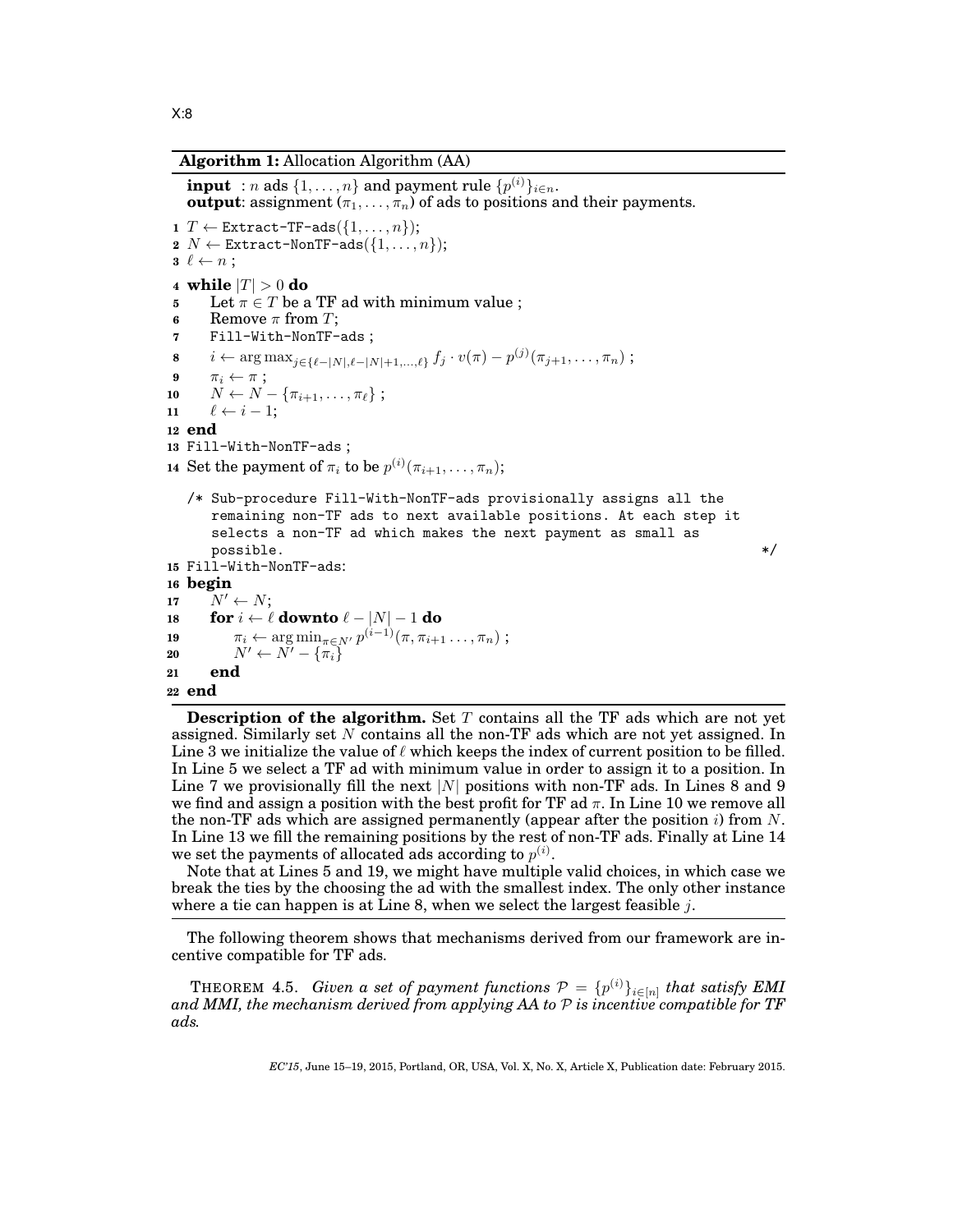PROOF. Let  $M$  be the resulting mechanism after applying AA to set of payment functions. Observe that  $M$  assigns TF ads to positions in the increasing order of their value, *i.e.*, the larger the value of a TF ad is, the higher position he receives. This follows from Line 5 of AA.

In order to prove incentive compatibility of mechanism  $M$ , we show that an arbitrary TF ad gets the best utility when he bids his true valuation. Assume that  $\theta$  is an arbitrary type profile, M outputs assignment  $\Pi = (\pi_1, \dots, \pi_n)$  for  $\theta$ , and  $\pi_k$  is a TF ad. We show that utility of  $\pi_k$  does not increase if he bids  $v'$  considering three cases: (1) he is considered in the same iteration of Algorithm 1, (2) he is considered in a later iteration, and (3) he is considered in an earlier one.

**Case (1):** Since he is considered in the same iteration, all that changes is that Line 8 optimizes with respect to  $v'$  rather than  $v$ , giving him a weakly worse position. Thus, he does not benefit.

**Case (2):** Since he is considered in a later iteration, some other TF with value  $v'' \geq v$ is considered in his original iteration and assigned to slot  $k''.$  By MMI,  $\nabla^{(k',k'')}\mathcal{P}(\Pi')\geq$  $v'' \geq v$ . Thus, his marginal payment for all the clicks he gets beyond what he would get in slot  $k''$  is at least his value, and he is no better off than he would have been originally taking slot  $k''$ , which is a contradiction.

**Case (3):** Without loss of generality, let  $\pi_k$  be the bidder in the lowest slot (according to  $\pi$ ) who can benefit from lowering his bid. Let k'' be the highest slot below k such that  $\pi_{k''}$  (with value  $v'$ ) is TF. By the taxation principle, there is a price that  $\pi_{k''}$  faced for every slot at or below  $k''$ , and at those prices he preferred  $k''$ .  $\pi_k$  could have faced those same prices by bidding  $v'' - \epsilon$  for sufficiently small  $\epsilon$ , and as  $v \geq v''$  he too prefers slot k'' among all those options. By EMI,  $\nabla^{(k''-1,k'')}\mathcal{P}(\Pi) = v'' \leq v$ . Thus, he weakly prefers taking slot  $k'' - 1$  to taking slot  $k''$ . Since slot  $k'' - 1$  was one of his options, he weakly prefers slot k to it, a contradiction.  $\Box$ 

Having shown that every mechanism derived from our framework is truthful, it is natural to characterize the class of mechanisms that are implementable with our framework. We show that this class is characterized by three natural axioms and one technical one.

First note that payment functions  $\{p^{(i)}\}_{i\in[n]}$  only use the bid and nature of the ads and do not use the identity (index) of the ads to determine payments<sup>2</sup>. This means that mechanisms derived from our framework satisfy anonymity, defined formally below.

**DEFINITION 4.6.** *[Anonymous Mechanism (AM)] A mechanism (* $\mathcal{M} = (x, p)$ *) with allocation function* x *and payment function* p *is anonymous if the following holds. Let* θ and  $\theta'$  be two type profiles that are permutations of each other (i.e. the set of natures and bids are the same but the identities of ads are permuted) and have no ties. Say  $\theta = \sigma(\theta'),$ *for some fixed permutation*  $\sigma$ *. Then we have*  $x(\theta) = \sigma(x(\theta'))$  and  $p(\theta) = \sigma(p(\theta'))$ *. For type profiles with ties we require permutations to permute the output, except that the payments and allocations of tied bidders can be exchanged arbitrarily.*

Secondly, note that the payment of the ad assigned to position  $i$  is specified by looking only at the ads that are assigned to positions below i. Therefore, mechanisms in our framework also satisfy the following property.

**DEFINITION 4.7** (TOP INTERFERENCE FREE (TIF)). A mechanism  $\mathcal{M} = (x, p)$  sat*isfies TIF, if when an ad changes its type and gets a better position then the allocation*

 $2$ This would appear to rule out current systems that incorporate other information such as click probability and other quality measures into a rank score. However, our results still apply in this more general setting as long as the rank scores are treated anonymously.

*EC'15*, June 15–19, 2015, Portland, OR, USA, Vol. X, No. X, Article X, Publication date: February 2015.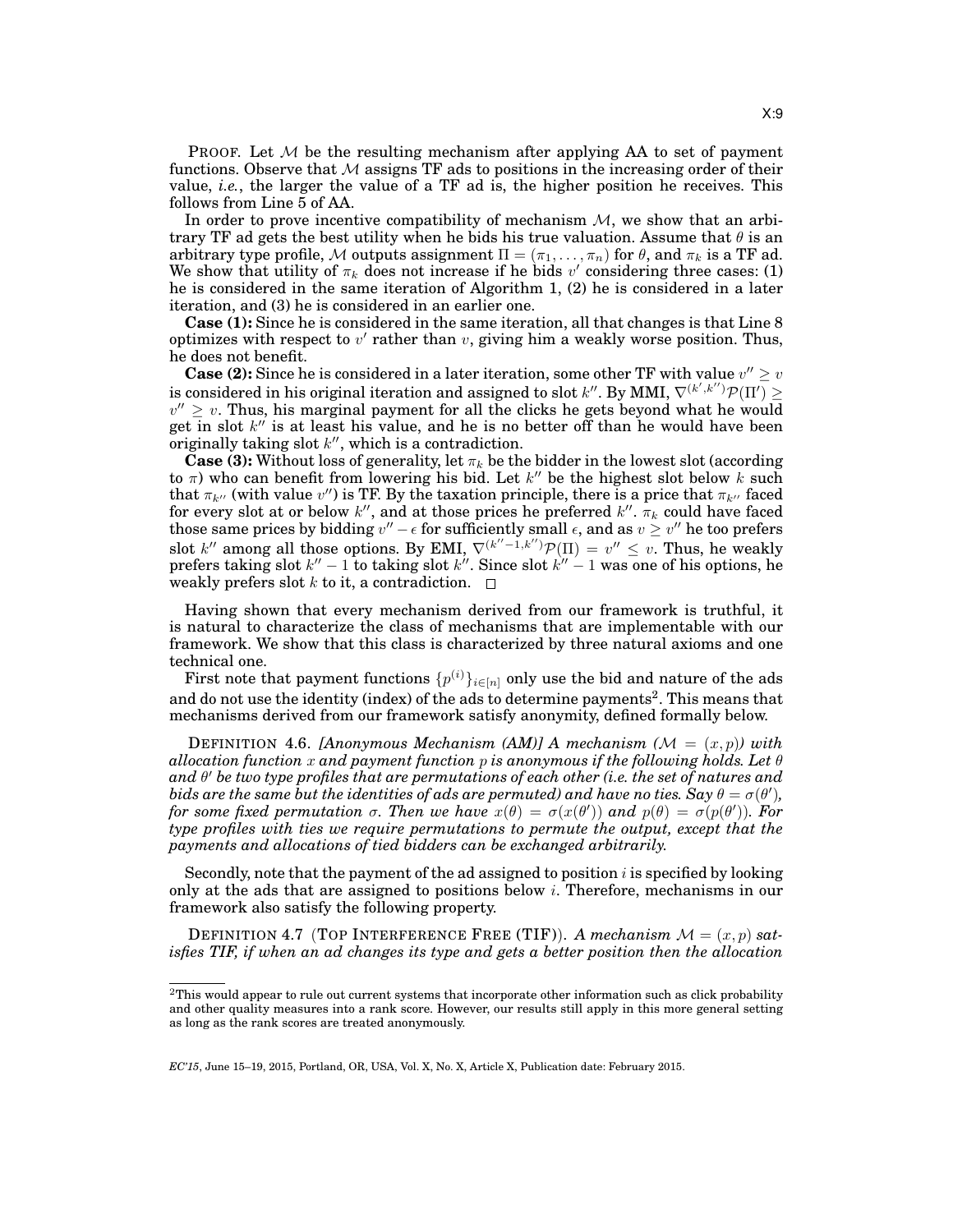*of ads assigned to lower positions remains unaltered. More formally, let*  $x(\theta)$  *be the allocation given by*  $x$  *on type profile*  $\theta = \{\theta_1, \dots, \theta_n\}$  *and*  $x(\theta')$  *the allocation given by*  $x$  *on type profile*  $\theta'$  *where*  $\theta'_h = \theta_h, \forall h \in [1, \ldots, k-1, k+1, \ldots, n]$  *and*  $\theta'_k \neq \theta_k$ *. Assume that ad* k is in position i with allocation  $x(\theta)$  and in position j with allocation  $x(\theta')$  such that  $j < i$ . Mechanism M satisfies TIF if the ads assigned to positions  $i+1$  to  $n$  are the same  $\hat{a}$ *in both allocations*  $x(\theta)$  *and*  $x(\theta')$ *.* 

In the following theorem, we prove that our framework can implement all mechanisms that are incentive compatible, anonymous, and top interference free, as well as satisfying an additional technical axiom (one which seems to be satisfied for reasonable mechanisms). Hence, requiring EMI and MMI does not restrict the designer in ways that current standard designs such as VCG and GSP do not.

THEOREM 4.8. *A mechanism is derived from our framework if and only if it satisfies IC, AM, TIF, and 2T.*

See Appendix A for a definition of the technical axiom (2T), a proof of the theorem, and a discussion of 2T.

#### **5. PRICING FUNCTIONS**

In the preceding section we designed a general framework. In this section, we apply it to the desired special case of transitioning from a GSP auction to a VCG auction. To do so, we must decide how to price GSP bidders, since our framework is silent about how they should be charged. We make perhaps the simplest decision, to charge them the same amount a truthful bidder would be charged in the same slot, and show that this has several desirable properties.

We begin by discussing what happens when users can evolve and switch types: that is, they are either TF or GSP bidders, and in each case act as utility maximizers. When the hybrid mechanism is first put into use, all bidders are GSP bidders, but as time goes on some bidders will change to being truthful. Given perfect rationality, this means is bid changes from  $b(i)$  to  $v(i)$ . We can then show that if GSP bidders begin from the *lowest revenue* Symmetric Nash Equilibrium (SNE) then the revenue and allocations are unaltered, provided a particular hybrid pricing function is employed, irrespective of the order in which users transition from GSP to TF bids. (As SNE rank bidders in decreasing order of bid, in this section we assume that ad  $i$  is in slot  $i$ .) Formally,

PROPOSITION 5.1. *For any GSP algorithm where GSP bidders bid as in the lowest revenue SNE and truthful bidders bid truthfully, the revenue, allocation and prices paid will be independent of the number and identity of TF and GSP bidders if and only if the payment function satisfies MMI and EMI and further satisfies*

$$
p^{(i-1)}(\Pi^{(i)}) = \begin{cases} p^{(i)}(\Pi^{(i+1)}) + v(i)(f_{i-1} - f_i) & \text{if } \theta_i = (TF, v(i)) \\ b(i)f_{i-1} & \text{if } \theta_i = (GSP, b(i)) \end{cases}
$$
 (1)

PROOF. Both directions of the proof follow almost directly from the definitions of a lowest SNE, EMI and MMI. In order for payments of TF and GSP bidders to be identical, the payment functions  $p^{(i)}(\Pi^{(i+1)})$  must be the same regardless of whether i is TF or GSP, and independent of the mix of bidder types in  $\Pi^{(i+1)}$ . Consequently no GSP or TF bidder wants to change bid or position, since by the definition of an SNE

$$
\left(v(i) - p^{(i)}(\Pi^{i+1})\right) f_i \ge \left(v(i) - p^{(j)}(\Pi^{j+1})\right) f_j \quad \text{for all } i, j.
$$
 (2)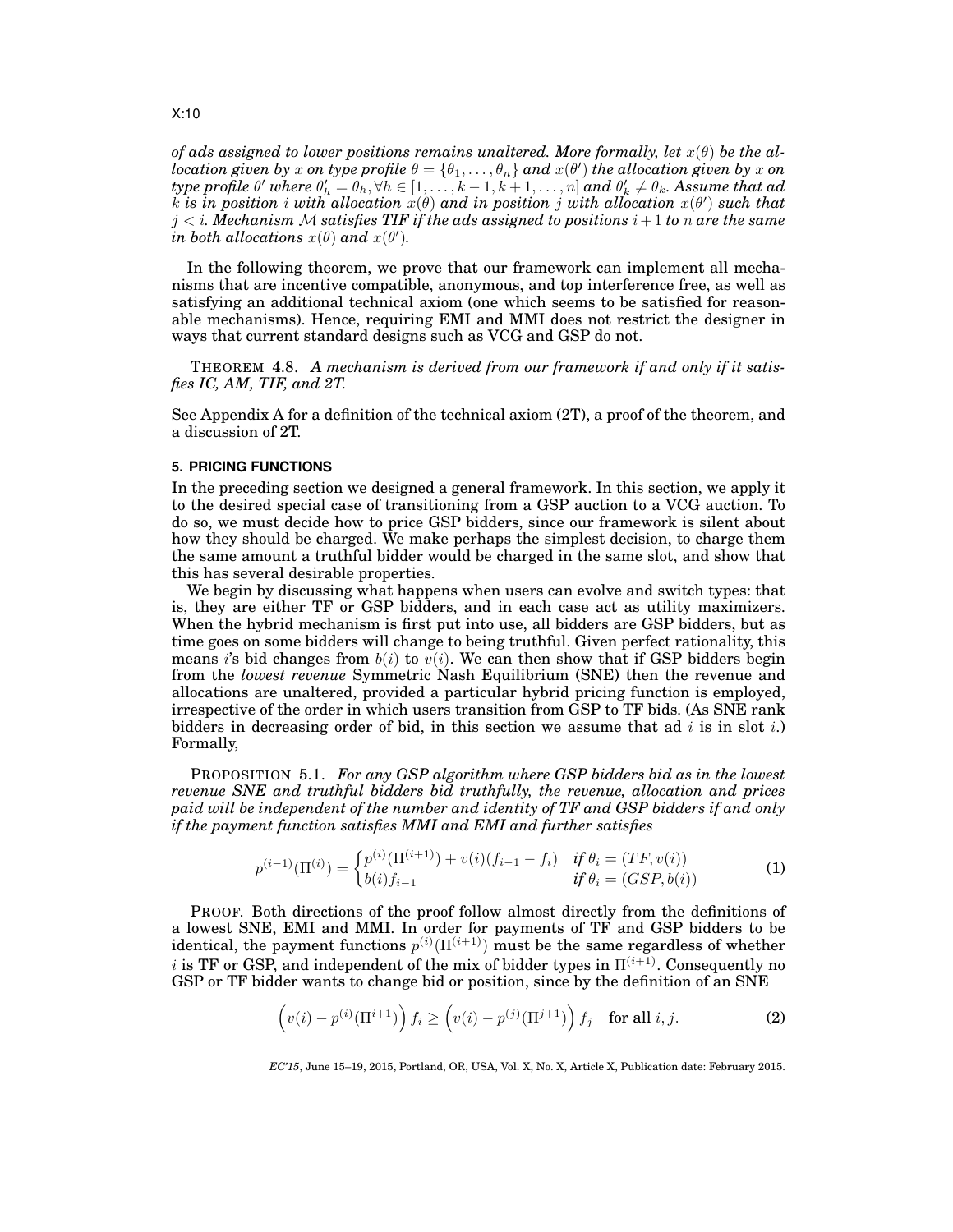By standard arguments about the lowest SNE (see, e.g., [Varian 2007; Roberts et al. 2013]) we in fact have that for all  $i$ ,

$$
b(i) = b(i+1) + v(i)(f_{i-1} - f_i).
$$
\n(3)

Thus, by induction, the two conditions of (1) are in fact equal at the lowest SNE. This gives that the form is necessary and sufficient for prices to coincide, as pricing must be equivalent to the case  $\theta_i = (GSP, b(j))$  for all  $j \geq i$ . As this outcome is equivalent to the outcome of a truthful auction, it follows that EMI and MMI are satisfied as well.  $\Box$ 

In the statement of the proposition, we say that it applies to any GSP algorithm. By this we mean that GSP is, strictly speaking, just a payment rule. It can be applied to a variety of rank score allocation rules. As long as the one chosen admits an SNE, the proposition applies. The following corollary results from applying a sufficient condition [Roberts et al. 2013] for this.

COROLLARY 5.2. *The result holds true for any GSP ranking function that uses a rank score of the form*

$$
y(b, i) = (g(i)b - h(i))^{+},
$$
\n(4)

*where* g *and* h *are arbitrary non-negative values that can depend on* i*.*

The necessary and sufficient conditions only hold when we start from a *lowest* SNE. For example if we are in another SNE, then moving just one bidder  $i$  from GSP to TF will not change the position or prices paid by  $i$  or those below  $i$ , but potentially changes prices (and hence positions) of bidder(s) above i (since equality in  $(3)$  need no longer hold for  $i - 1$ ). Hence, we want to construct price functions that satisfy EMI and MMI when other equilibria hold, and for more general non-truthful prices. Specifically, we shall consider two natural examples, where the pricing functions for ad  $i$  are the same for truthful and non-truthful i. First,

$$
\mathbf{A}: \ \ p^{(i-1)}(\Pi^{(i)}) = \max\left(p^{(i)}(\Pi^{(i+1)}) + v_{max}(\Pi^{(i)})(f_{i-1} - f_i), b_{max}(\Pi^{(i)})f_{i-1}\right) \tag{5}
$$

where

$$
v_{max}(\Pi^{(i)}) \stackrel{def}{=} \max \{ v(\theta_j) : j \ge i \cap \theta_j = (TF, v(j)) \}
$$
(6)

$$
b_{max}(\Pi^{(i)}) \stackrel{def}{=} \max \{b(\theta_j) : j \ge i \cap \theta_j = (GSP, b(j))\}
$$
\n(7)

are the largest TF valuation and GSP bid at or below i, respectively, and

$$
\mathbf{B}: \quad p^{(i-1)}(\Pi^{(i)}) = \max\left(p^{(\arg \max v(\Pi^{(i)}))}(\Pi^{(\arg \max v(\Pi^{(i)})+1)}) + v_{max}(\Pi^{(i)})(f_{i-1} - f_{\arg \max v(\Pi^{(i)})}), b_{max}(\Pi^{(i)})f_{i-1}\right) \tag{8}
$$

where

$$
\arg \max v(\Pi^{(i)}) \stackrel{\text{def}}{=} \arg \max_{j} \{v(j) : j \ge i \cap \theta_j = (TF, v(j))\}
$$
\n(9)

is the identity of the largest  $TF$  ad at or below *i*.

Either of these hybrid auctions is consistent with Proposition 5.1, and so in fact they are identical in this case. It is easy to see, however, that they do differ in other scenarios. In some sense, we can think of these as the two extremes of reasonable prices. In any "reasonable" extension of GSP, an advertiser ought to pay at least the bid of a GSP bidder below him, and **B** is the lowest set of prices consistent with this, EMI, and MMI. At the other extreme, **A** charges the highest prices that are consistent with no GSP bidder paying more than his bid.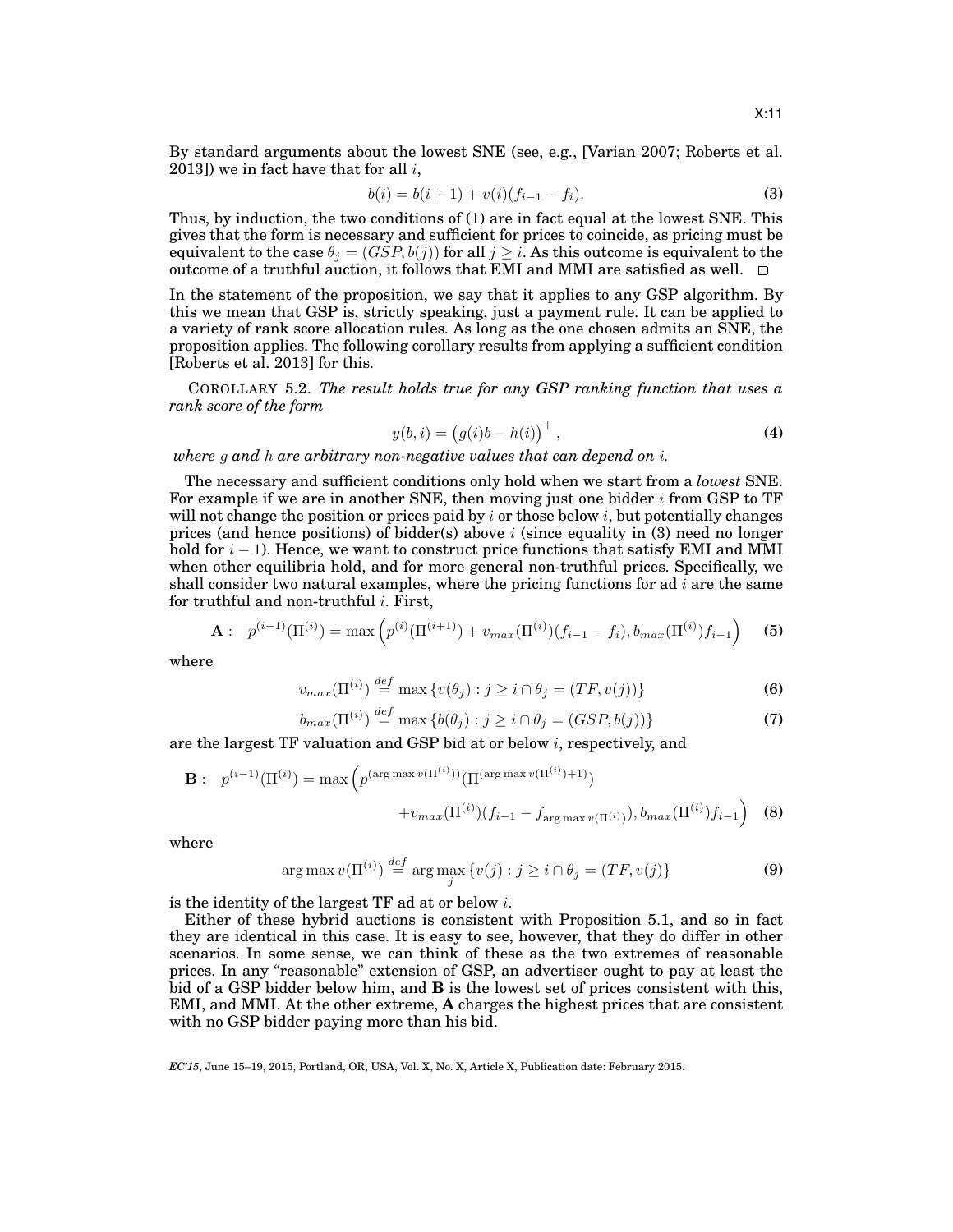OBSERVATION 1. *When setting prices according to* (5)*, GSP bidders pay exactly their bid when an indifferent TF bidder is put below them.*

PROOF. Let b be the GSP bidder assigned to slot i and  $v$  be the value of the truthful bidder assigned to slot  $i + 1$  and indifferent between that and slot i. Then

$$
f_i(v - b) = f_{i+1}v - p^{(i+1)}(\Pi^{(i+1)}).
$$

Rewriting shows that the GSP bidder pays exactly his bid.  $\Box$ 

Since the main concern with switching to VCG is the loss of revenue, we use **A** in our simulations. However, this does come at a cost in welfare relative to **B**, since it will tend to put higher TF bidders below lower GSP bidders more often.

#### **6. SIMULATION RESULTS**

We saw in Proposition 5.1 that if bidders always play the lowest SNE, we can perfectly identify which bidders have adjusted to the new truthful auction, and that adjustment consists of instantly switching to the advertiser's true value, then there would be no effect on efficiency or revenue from switching to the hybrid auction. Of course, none of these assumptions are realistic. In this section, we discuss a variety of simulations that analyze the practical effects of the hybrid auction in more realistic scenarios.

### **6.1. Simulation Setup**

We base our simulations on a *non-random* sample of Bing data on 3984 auctions. It is a filtered subset of a larger random sample that ensures the auctions are "interesting." In particular, we wanted thick auctions (with at least 12 participants), and with other properties such that techniques for inferring true values from GSP bids could give reasonable answers. The metrics have been normalized. Nevertheless, we believe the sample is representative enough to allow a meaningful exploration of our approach.

We restrict each auction to the top 12 participants, and only actually run an auction for the top three slots. In order to run our simulations we need to have an estimate of true valuation of GSP ads. One estimate of true valuations is to assume that GSP ads have played the minimum symmetric Nash equilibrium and invert their bids to their valuations. In this case, we would essentially be baking in the first of the assumptions from Proposition 5.1, so unsurprisingly the transition would happen without any changes as the allocation and payment of ads remain identical at each point of time.

Instead, we use the stochastic formulation from Pin and Key [2011]. This approach derives the valuations under the hypothesis that each advertiser chooses her bid to maximize her expected net utility under the assumption that she faces a stationary bid distribution. In our calculations we assume that the CTRs are known, with the opposing bid distribution estimated from the opponents' empirical bid distributions.

In our simulations we run four different mechanisms.

- **GSP.** The first mechanism is GSP run on the original set of bids when no updates have happened. This represents the current state of the world and serves as a benchmark to which the other approaches can be compared.
- **VCG-V.** The second mechanism is VCG run on the final set of true valuations when all the ads have updated their bids. This represents the ideal end state when all bidders have transitioned to being truthful. It also serves as a sanity check on the reasonableness of our value estimation (i.e. it should display similar performance to GSP).
- **HYBRID.** The third mechanism is the one derived from our framework, using pricing rule **A** described in (5).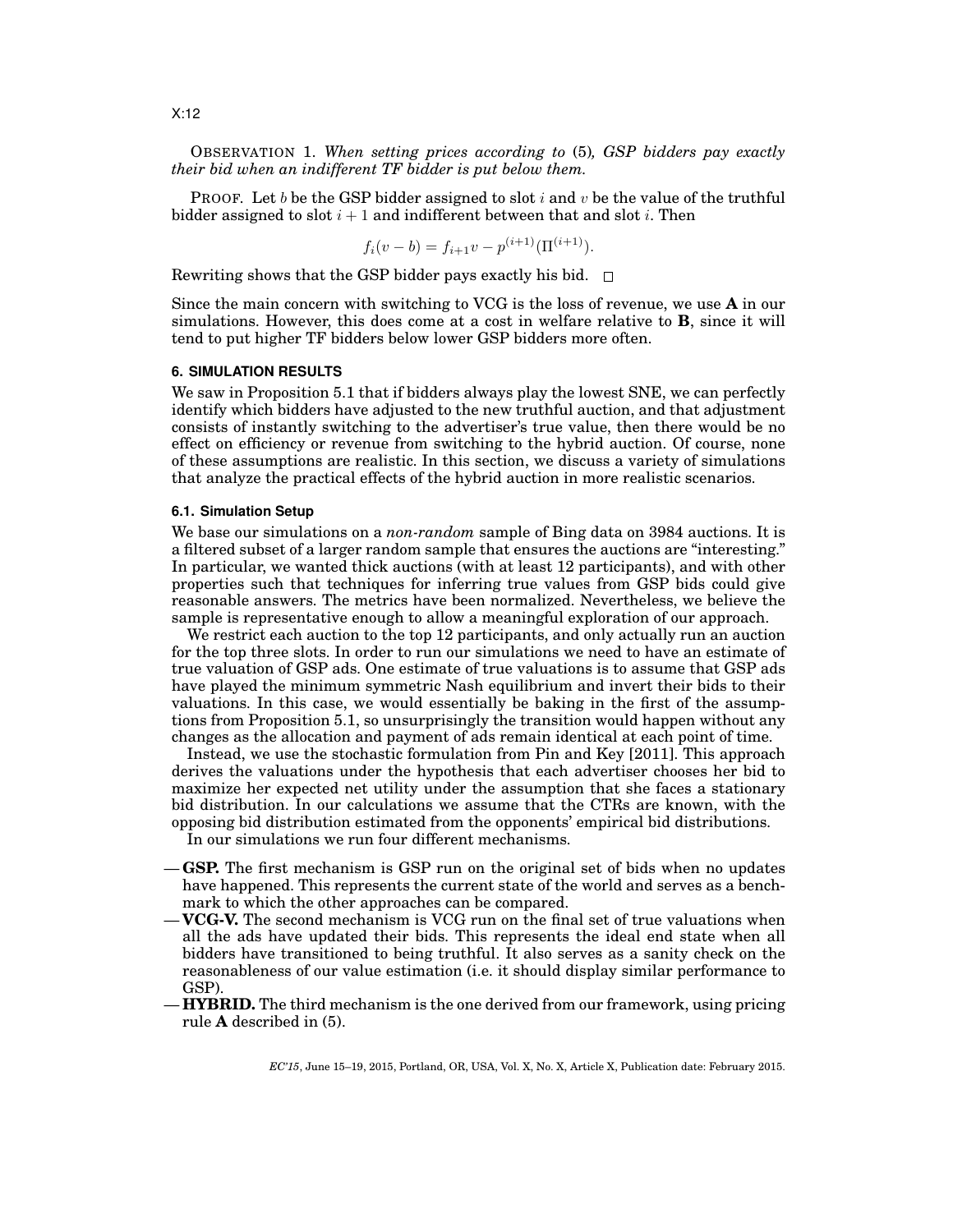— **VCG-B.** Finally the last mechanism is VCG run on the current set of bids when some ads have updated their bids and some have not. This is the obvious alternative strategy for transitioning: simply transition directly to VCG and wait for bidders to catch up.

### **6.2. Perfectly Rational Bidders**

The first set of simulations we run assumes that bidders are perfectly rational and that they know that any bid change will result in them being classified as truthful. Such a bidder would directly update his bid to his true valuation without bidding any other intermediate amounts since the mechanism is incentive compatible. In this simulation we assume that at each time step one randomly selected ad decides to change its bid from the GSP value to the true value.

Figure 2 shows the normalized average revenue, welfare, and click yield<sup>3</sup> for different mechanisms during the transition. The estimated revenue from ultimately running VCG (i.e. VCG-V) is close to GSP, which is consistent with the reasonableness of our value estimation procedure. Immediately switching to VCG (curve VCG-B) results in a significant revenue drop, which is steadily recovered as more advertisers update their bids. In contrast, there is a more modest revenue drop under the hybrid mechanism (since bidders are not always following the lowest SNE). In particular, revenue always dominates directly switching, substantially so in the initial time steps. In both the estimated welfare and click yield there are no significant differences between VCG-B and Hybrid auction. The observation that welfare and click yield do not differ much in the Hybrid auction and in the VCG-B strengthens the importance of the revenue improvement that the former has over the latter because it is not coming at the cost of other important metrics. Note also that, in the worst case, the drop in welfare is less than 1.5% and the drop in click yield is less than 0.3% from the optimal case. Thus, we focus on revenue in our subsequent simulations.

#### **6.3. Cautious Bidders**

The second set of simulations relaxes the idea that bidders are willing to immediately jump to their true value, no matter how large a bid increase this implies. Instead we parameterize them with a triple  $(p, q, i)$ . At each time step, bidders decide randomly whether to update their bid, doing so with probability  $p$ . If their consumer surplus decreased in the last step (i.e. because the bid changes of others changed their slot or increased their price) they update with a higher probability  $q$ . This allows us to model advertisers who are attentive only when needed. Finally, when they update they increase their bid by a percentage  $i$  until they reach their true value. Bidders are treated as truthful as soon as they change their bid.

Different parameterizations lead to somewhat different pictures, but all share the same general trends as in Figure 2. Note however, that relative to that figure their x-axis has been compressed, since it now takes significantly more than 12 rounds for all bidders to fully adapt. Figure 3, with parameters (0.3,0.6,0.1) shows that these cautious updates hurt the performance of the hybrid relative to a direct switch to VCG. There is still a benefit for the first 8 rounds, but then essentially all bidders are classified as truthful, so performance is the same as if we had switched directly. This points to the need for more subtle methods of determining how to treat bidders than just on the basis of whether or not they have updated their bids since the process began. Figure 4 shows that the benefits persist longer if we have bidders who are lax about updating (unless something bad happens) with parameters (0.1,0.9,0.1). Larger values

 $3$ Here click yield includes both bad clicks, the ones users do not stay in the clicked website for enough time, and good clicks.

*EC'15*, June 15–19, 2015, Portland, OR, USA, Vol. X, No. X, Article X, Publication date: February 2015.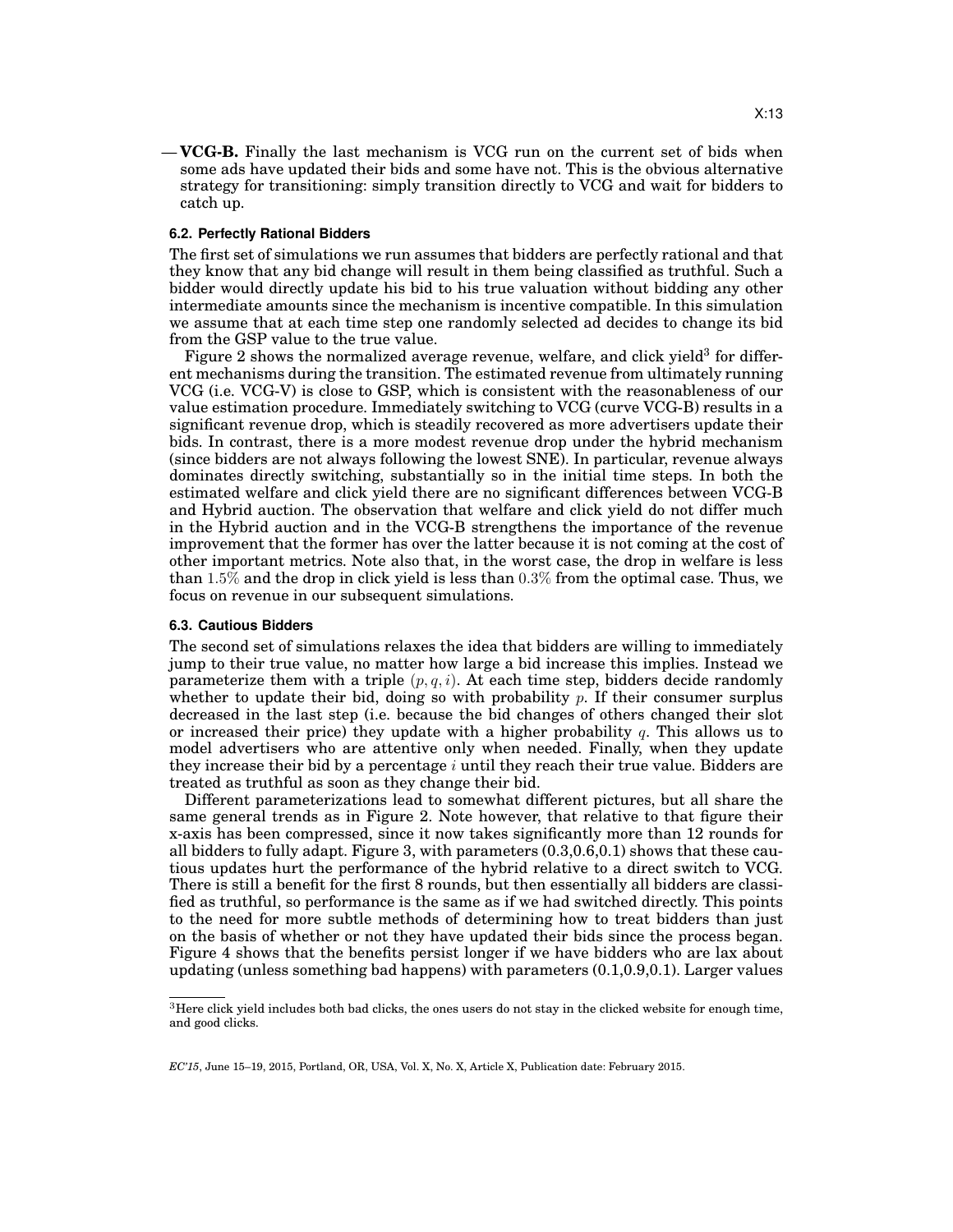

Fig. 2: Perfectly Rational Bidders

of  $i$  (not shown) lead to more of the benefits of the hybrid approach being maintained, since the period when a bidder is not GSP but not yet truthful is shortened.



Fig. 3: Cautious Bidders Fig. 4: Cautious Bidders, Lax Updates

#### **6.4. Identification Strategies**

In the preceding simulations, bidders are homogeneous. Thus, in some sense trying to identify which bidders are truthful is meaningless: bidders differ only in the number of times they have increased their bid. In this simulation, we consider instead a heterogeneous population of bidders. Some update more frequently and in smaller increments, representing advertisers who use automated tools to optimize their campaigns, while others update only occasionally (and in practice there are many advertisers who go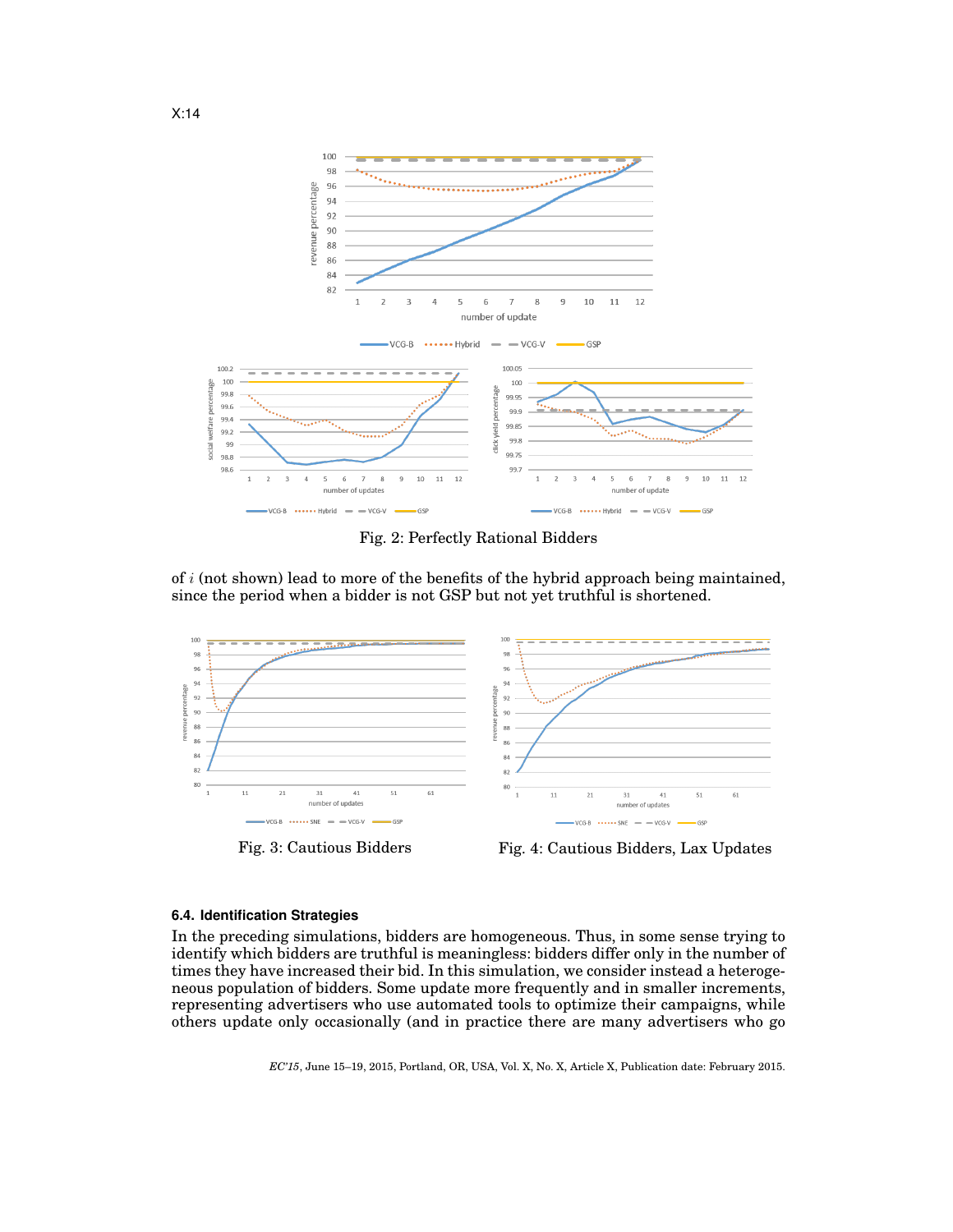long periods of time between updates). Intuitively, we can likely tolerate simply treating the former as truthful immediately since they will rapidly adapt to the new setting, while we can update the latter as soon as they first change their bid, since that first change represents a large step towards their true value. Advertisers in between are more problematic.

Here we model each bidder's behavior by an update factor x where  $x \in [0..1]$  is a real number. The bidder with update factor x updates her bid with probability of x and increases her bid by factor  $1 + \frac{b}{x}$  where base increment percentage b is the parameter of the simulation. Note that the larger  $x$  is the less is the increment factor. At the start we assign the update factors to bidders by selecting a random number from [0..1].

Our identification strategy is as follows. We update a bidder to a TF bidder with probability  $IncPer/BasePer$  where  $IncPer$  is the total percentage of increases that the bidder has made since the start of the transition and  $BasePer$  is a parameter of the simulation. Moreover we update a bidder to a TF bidder with probability  $IncNum/BaseNum$ where  $IncNum$  is the total number of increases that the bidder has made since the start of the transition and  $BaseNum$  is a parameter of the simulation. Therefore, we describe our simulations by a triple  $(b, BasePer, BaseNum)$ . Note that the smaller  $BasePer$  or BaseNum are, the more likely is to tag an ad as a TF bidder.

Figure 5 shows the performance of the hybrid auction in three different simulations:  $(0.2, 0.1, 5)$ ,  $(0.2, 0.2, 10)$ , and  $(0.2, 0.3, 30)$ . In all the simulations the base increment percentage b is 0.2. In simulation  $(0.2, 0.1, 5)$  values  $BasePer$  and  $BaseNum$  are the smallest among others, hence, we tend to tag a bidder as a TF ad more likely. As one expects, this reduces the overall revenue as it is more likely that a bidder who is not fully adapted (does not bid his true valuation) get tagged as a TF bidder. In simulation  $(0.2, 0.3, 30)$  values  $BasePer$  and  $BaseNum$  are the largest among others, hence, we are less likely to tag a bidder as a TF ad and hence get more revenue. Although these simulations suggest that we should less likely tag bidders as TF, but we note that in order to give incentive to bidders to update at all, we cannot decrease this probability too much. Thus, perhaps the biggest message is that there is a tension between preserving revenue and giving bidders an incentive to update their bids.





*EC'15*, June 15–19, 2015, Portland, OR, USA, Vol. X, No. X, Article X, Publication date: February 2015.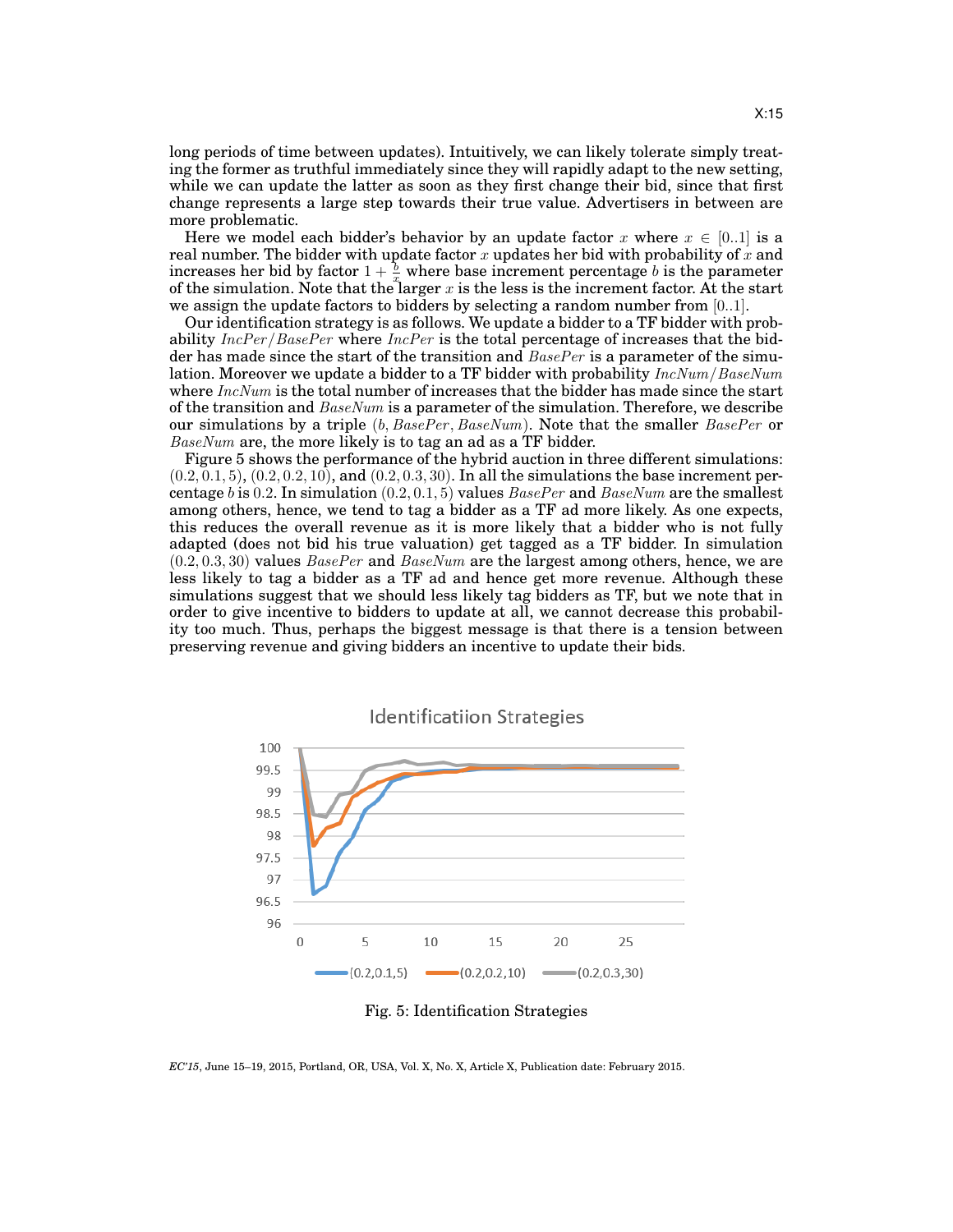#### **7. CONCLUDING REMARKS**

We have described a framework for a hybrid mechanism design where bidders may be either truthful or not, and compete for goods where there is an intrinsic ordering by worth amongst the goods. If we can identify each group in this dichotomy, then we have shown that the fundamental building block is a payment function, which maps the bids for lower value goods to the payment for a good, and which needs to satisfy two properties. The two properties, EMI and MMI relate solely to the bids of truthful agents, and place constraints on the discrete derivative of the payment function; the payment for non-TF bidders may be arbitrary.

We have given details of a bottom-up allocation procedure, which when used with an EMI and MMI payment function gives an Incentive Compatible (IC) mechanism, and hence gives incentive for bidders to change type to truthful. If in addition, the mechanism is Top Interference Free, TIF , then this characterization is both necessary and sufficient for IC anonymous mechanisms which satisfy an additional technical axiom. Any mechanism derived from a bottom-up procedure, such as standard GSP or VCG, are all examples of TIF mechanisms.

The motivation for our work is sponsored search, where ad-slots are auctioned off. But as the previous paragraph suggests, our framework does not have to be tied to this setting. Our particular starting point was wanting to provide a pathway for migrating from one non-truthful mechanism (GSP) to a truthful mechanism whilst mitigating the revenue loss that would occur if there was a switch to a truthful mechanism but bidders did not immediately update (increase) their bids to their true valuation. We have shown empirically that revenue loss can indeed by mitigated if users do switch between being non-truthful with a GSP bid or truthful and bid their true valuation, but that the situation is more nuanced if users update partially (i.e. are not fully truthful).

The latter illustrates the difficulties involved in ascertaining a users type, and points to the need for further research into the best way to classify users, and the trade-offs involved in mis-classification. The example pricing functions we gave appear to work well for vanilla sponsored-search auctions, and this was our intended target. For use in richer settings (e.g. where there are richer ad variants), the pricing functions can be straightforwardly adapted for bottom-up or TIF settings, but would need additional work to adapt them to non-TIF settings.

#### **REFERENCES**

- AGGARWAL, G., FELDMAN, J., AND MUTHUKRISHNAN, S. 2007. Bidding to the top: Vcg and equilibria of position-based auctions. In *Approximation and Online Algorithms*. Springer, 15–28.
- AGGARWAL, G., GOEL, A., AND MOTWANI, R. 2006. Truthful auctions for pricing search keywords. In *Proceedings of the 7th ACM conference on Electronic commerce*. ACM, 1–7.
- AGGARWAL, G., MUTHUKRISHNAN, S., PÁL, D., AND PÁL, M. 2009. General auction mechanism for search advertising. In *Proceedings of the 18th international conference on World wide web (WWW)*. ACM, 241–250.
- ARCHER, A. AND KLEINBERG, R. 2008. Truthful germs are contagious: a local to global characterization of truthfulness. In *Proceedings of the 9th ACM Conference on Electronic Commerce*. 21—30.
- ASHLAGI, I., BRAVERMAN, M., HASSIDIM, A., AND MONDERER, D. 2010. Monotonicity and implementability. *Econometrica 78,* 5, 1749—1772.
- ASHLAGI, I., MONDERER, D., AND TENNENHOLTZ, M. 2007. Mediators in position auctions. In *Proceedings of the 8th ACM conference on Electronic commerce*. ACM, 279–287.

*EC'15*, June 15–19, 2015, Portland, OR, USA, Vol. X, No. X, Article X, Publication date: February 2015.

#### X:16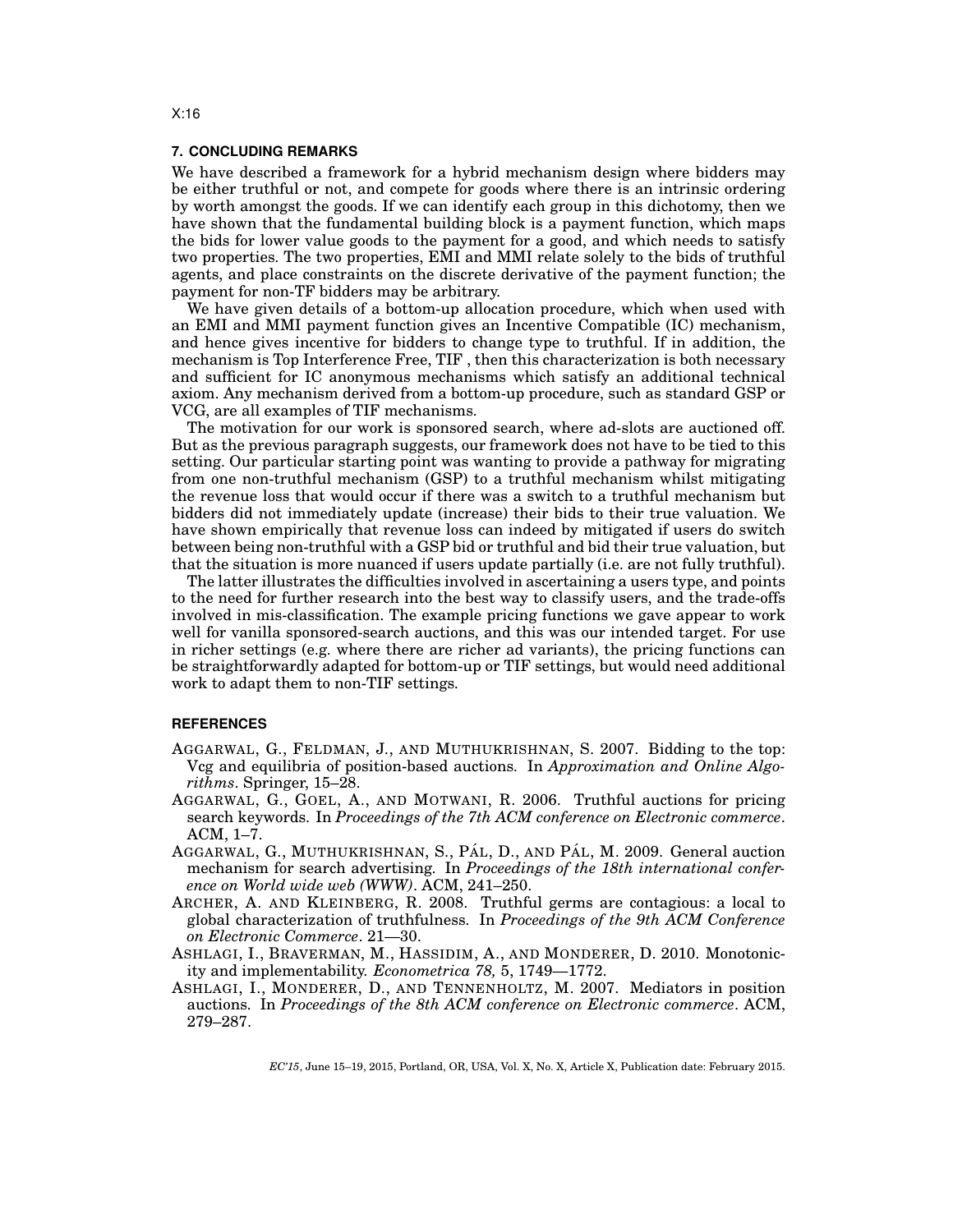- ATHEY, S. AND NEKIPELOV, D. 2010. A structural model of sponsored search advertising auctions. In *Sixth ad auctions workshop*.
- BACHRACH, Y., CEPPI, S., KASH, I. A., KEY, P., AND KUROKAWA, D. 2014. Optimising trade-offs among stakeholders in ad auctions. In *ACM Conference on Economics and Computation, EC '14, Stanford , CA, USA, June 8-12, 2014*. 75–92.
- CARAGIANNIS, I., KAKLAMANIS, C., KANELLOPOULOS, P., AND KYROPOULOU, M. 2011. On the efficiency of equilibria in generalized second price auctions. In *Proceedings of the 12th ACM conference on Electronic commerce*. ACM, 81–90.
- CARY, M., DAS, A., EDELMAN, B., GIOTIS, I., HEIMERL, K., KARLIN, A. R., MATH-IEU, C., AND SCHWARZ, M. 2007. Greedy bidding strategies for keyword auctions. In *Proceedings of the 8th ACM conference on Electronic commerce*. ACM, 262–271.
- EDELMAN, B., OSTROVSKY, M., AND SCHWARZ, M. 2005. Internet Advertising and the Generalized Second Price Auction: Selling Billions of Dollars Worth of Keywords.
- EDELMAN, B. AND SCHWARZ, M. 2010. Optimal auction design and equilibrium selection in sponsored search auctions. *The American Economic Review*, 597–602.
- FRONGILLO, R. M. AND AND, I. A. K. 2014. General truthfulness characterizations via convex analysis. In *10th Conference on Web and Internet Economics (WINE)*. To Appear.
- GOMES, R. AND SWEENEY, K. 2014. Bayes–nash equilibria of the generalized secondprice auction. *Games and Economic Behavior 86*, 421–437.
- LEME, R. P. AND TARDOS, É. 2009. Sponsored search equilibria for conservative bidders. In *Fifth Workshop on Ad Auctions*.
- LUCIER, B., PAES LEME, R., AND TARDOS, E. 2012. On revenue in the generalized second price auction. In *Proceedings of the 21st international conference on World Wide Web*. ACM, 361–370.
- MYERSON, R. B. 1981. Optimal Auction Design. *Mathematics of Operations Research 6*, 58–73.
- PIN, F. AND KEY, P. 2011. Stochastic variability in sponsored search auctions: observations and models. In *Proceedings of the 12th ACM conference on Electronic commerce*. ACM, 61–70.
- ROBERTS, B., GUNAWARDENA, D., KASH, I. A., AND KEY, P. 2013. Ranking and tradeoffs in sponsored search auctions. In *Proc. of the Fourteenth ACM Conf. on Electronic Commerce*. EC '13. 751–766.
- THOMPSON, D. R. AND LEYTON-BROWN, K. 2013. Revenue optimization in the generalized second-price auction. In *Proceedings of the Fourteenth ACM Conference on Electronic Commerce*. EC '13. ACM, New York, NY, USA, 837–852.
- VARIAN, H. R. 2007. Position auctions. *international Journal of industrial Organization 25,* 6, 1163–1178.
- VARIAN, H. R. AND HARRIS, C. 2014. The VCG auction in theory and practice. *The American Economic Review 104,* 5, 442–445.
- VOROBEYCHIK, Y. 2009. Simulation-based game theoretic analysis of keyword auctions with low-dimensional bidding strategies. In *Proceedings of the Twenty-Fifth Conference on Uncertainty in Artificial Intelligence*. AUAI Press, 583–590.

## **A. PROOF OF THEOREM 4.8**

Before we begin, we observe that our requirements ensure that the mechanism allocates truthful ads in increasing order of value.

OBSERVATION 2. *If* M *satisfies IC, AM, and TIF then it allocates TF ads in increasing order.*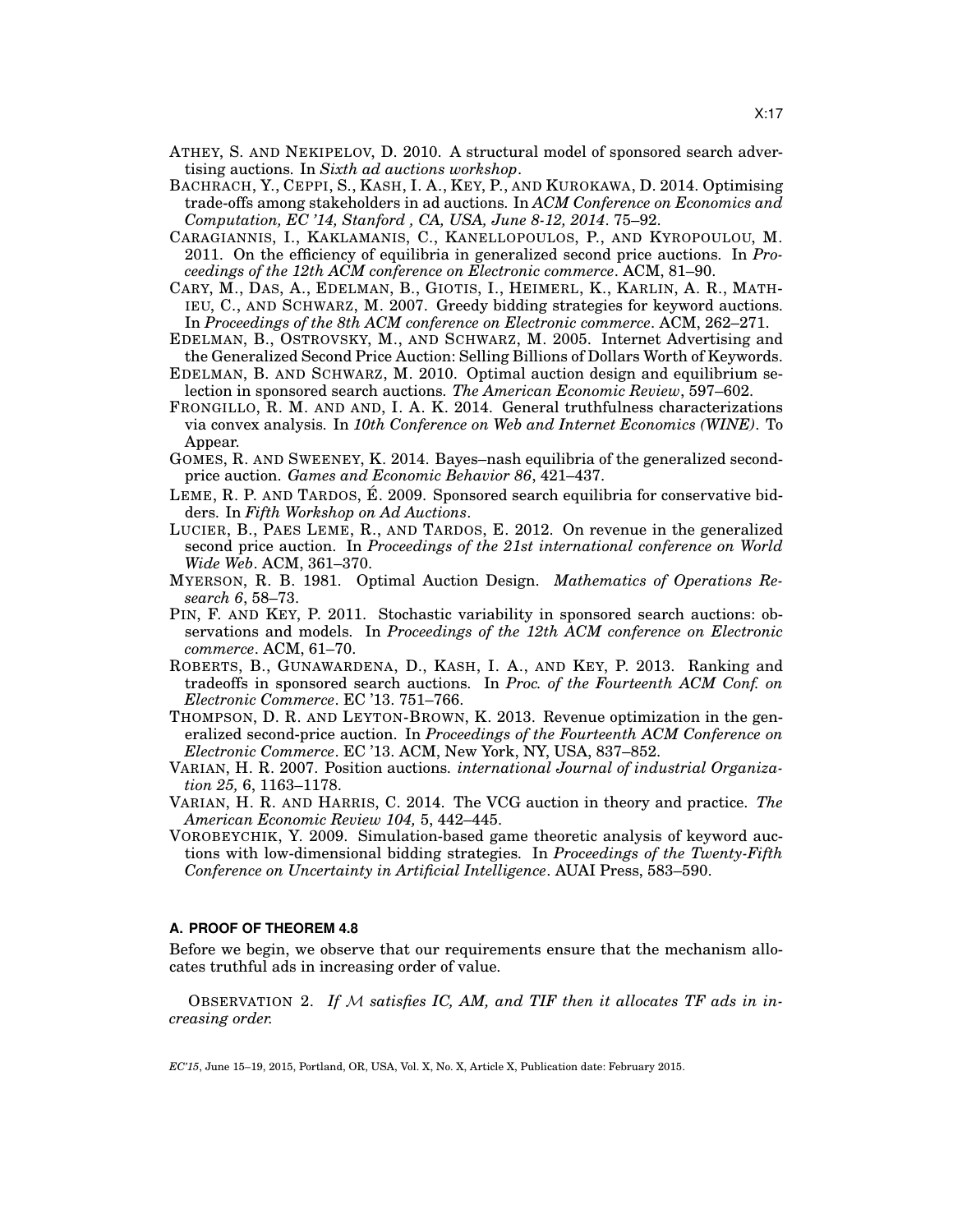PROOF. Suppose for contradiction that  $v_1 < v_2$  but ad  $(TF, v_1)$  got a better slot than ad  $(TF, v_2)$ . By IC, if we replace  $(TF, v_1)$  by another copy of  $(TF, v_2)$ , its slot can only improve. By TIF, this means that the slot of the original copy is unchanged. But by AM, if the original ads had been permuted the ad with value  $v_1$  could raise its bid to  $v_2$  and receive a worse slot, contradicting IC.  $\Box$ 

We begin with sufficiency. Let  $\mathcal{M}' = (x', p')$  be a mechanism with allocation function  $x'$  and payment function  $p'$  which satisfies IC, AM, TIF, and 2T (see below). We use  $\mathcal{M}'$ to propose payment rule  $P$  such that mechanism M derived from applying  $P$  to TIFP framework is equivalent to  $\mathcal{M}'$ . In order to deal with technicalities of ties, we assume that in the case of ties  $M'$  use the same tie breaking rule as our framework.

Let  $\Pi^{(k)}=(\pi_k,\ldots,\pi_n)$  for  $k\in\{3,\ldots,n\}$  be the assignment of  $\mathcal M'$  for positions  $k$  to n. We say that ad  $i$  is less than  $j$  with regard to  $\Pi^{(k)}$  (show by  $i\prec_{\Pi^{(k)}}j$ ), if there exist a type profile  $\theta$  such that

— The allocation  $x'(\theta)$  is the same as  $\Pi^{(k)}$  for positions k to n.

 $\lambda - i, j \in \theta.$ 

— Ad i is assigned to position  $k-1$  and ad j is assigned to a position better than i  $(x'(i) > x'(j)).$ 

Intuitively,  $i\prec_{\Pi^{(k)}} j$  means that fixing  $\Pi^{(k)}$  allocation  $x'$  prefers to assign  $i$  to position k over  $j.$  In the following lemma we prove that  $\prec_{\Pi^{(k)}}$  is a total order over all the ads which can be assigned to position  $k-1$  fixing  $\Pi^{(k)}$ . It turns out that TIF is almost, but not quite strong enough to prove this lemma. The difficulty is that it has no "bite" when applied to the case of  $k = 3$  (i.e. the final 2 slots). That is, ad in slot 2 has no (nonfixed) ads below it (so the definition is vacuous), while an ad in slot 1 that changes type and remains in slot 1 forces the other ad to stay in slot 2 (again making the definition vacuous). Thus, we need a property that ensures the mechanism is well-behaved in this case.

DEFINITION A.1 (TWO TRANSITIVE(2T)). M *is two transitive if for all choices of*  $\Pi^{(3)}$  *the relation*  $\prec_{\Pi(3)}$  *is transitive.* 

LEMMA A.2. *The relation*  $\prec_{\Pi(k)}$  is antisymmetric (if  $i \prec_{\Pi(k)} j$  then  $j \nprec_{\Pi(k)} i$ ), total, *and transitive.*

PROOF. We prove the lemma by contradiction. To show antisymmetry, let  $\theta$  be a type profile for which  $i\prec_{\Pi^{(k)}} j$  and  $\theta'$  be a type profile for which  $j\prec_{\Pi^{(k)}} i.$  Consider a sequence of type profiles that are intermediate between  $\theta'$  and  $\theta$  in the sense that the transition from one profile to the next results from changing the type of a single ad from its value in  $\theta'$  to its value in  $\theta$ . Let  $\theta' = \theta_1, \theta_2, \dots, \theta_{a-1}, \tilde{\theta}_a = \theta$  be the sequence of type profiles.

We show that this sequence maintains the following invariant: the ad in slot  $k - 1$ is not i and has already changed its type. Clearly this is true for  $\theta'$ , since j is in slot  $k-1$  in  $x(\theta')$  and its type will never change. Suppose it is true for  $\theta_b$ , and let ad  $e$  be the ad that changes type between  $\theta_b$  and  $\theta_{b+1}$ . By our invariant, e is not in slot  $k-1$  of  $x(\theta_b)$ . Thus, by TIF, if the ad in slot  $k-1$  changes from  $x(\theta_b)$  to  $x(\theta_{b+1})$  it must be that in  $x(\theta_{b+1})$  the ad in slot  $k-1$  is in fact e, which is not i and has already changed its type. This shows that *i* is not is slot  $k - 1$  of  $x(\theta)$ , contradicting our assumption.

To see that the relation is total, take some  $\theta$  and i and j. Create  $\theta'$  by replacing all ads other than i and j shown in a slot above k in  $x(\theta)$  with a copy of either i or j. Thus, by an inductive argument that shows this does not change the allocation below slot  $k-1$ , some copy of i or j must be allocated to slot  $k-1$ .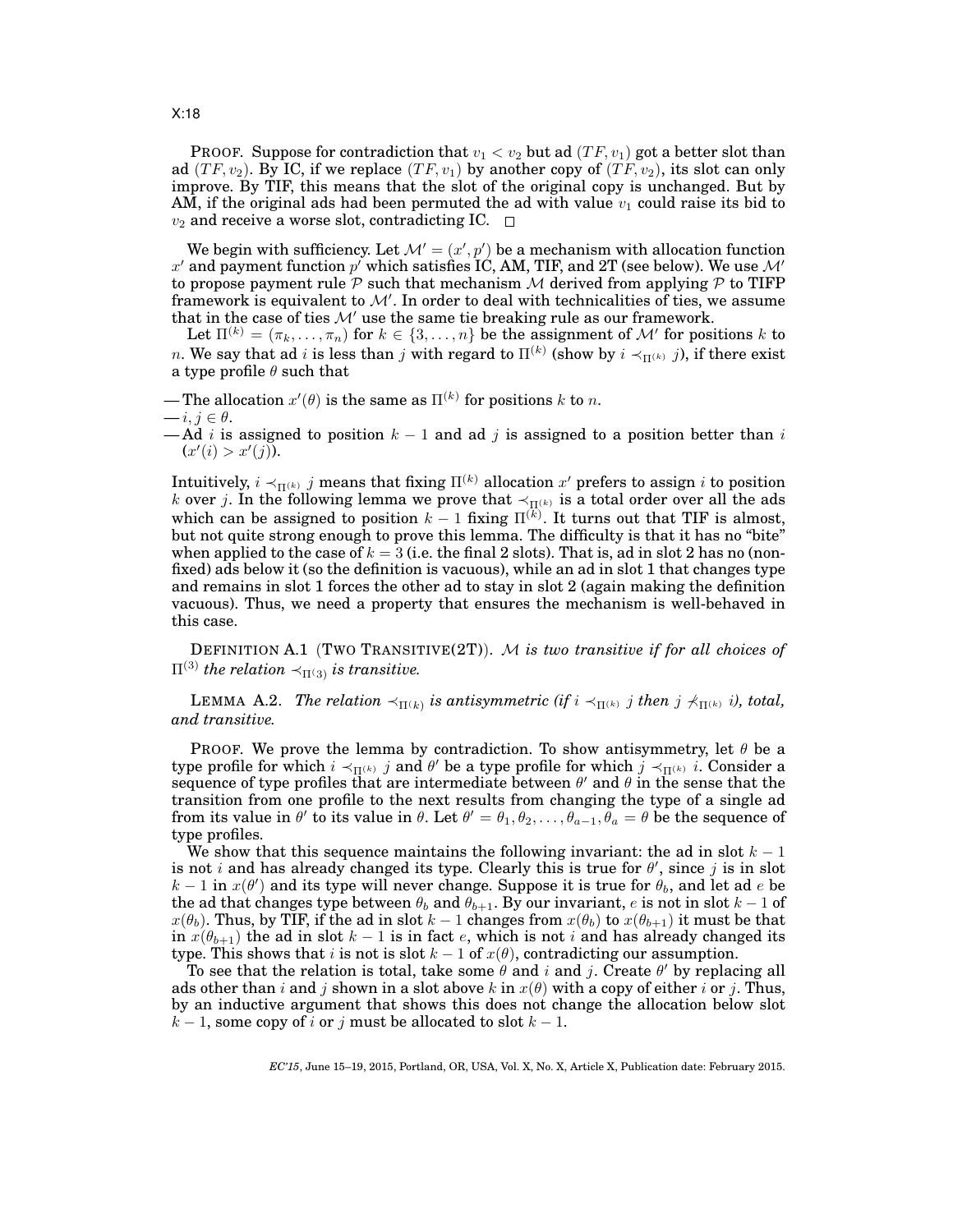Finally, transitivity follows via a similar construction. If  $k > 3$ , simply transform  $\theta$  to  $\theta'$  by replacing all ads above slot k with copies of one of the relevant i, j, or  $\ell$ . If  $k = 3$ , transitivity is by assumption (i.e. 2T).  $\Box$ 

Now we are ready to specify how we build set of payment functions  $\mathcal{P}=\{p^{(i)}\}_{i\in[n]}$ from  $\mathcal{M}'.$  Let  $\Pi^{(k)}$  be a valid assignment of ads to positions  $k$  to  $n.$  By Lemma A.2 we have a total ordering of candidate ads for position  $k-1$ , so set  $p^{(k-1)}(\Pi^{(k)})$  to be the infimum of TF ads among those candidates.

Now we prove that the mechanism  $(M)$  derived from our framework using payment rule  $P$  always gives the same allocation and payments as  $M'$  which finishes the proof of this sufficiency.

LEMMA A.3. *Mechanism*  $M = (x, p)$  *is the same as*  $M' = (x', p')$ *.* 

PROOF. We need only verify that M always gives the same allocation as  $\mathcal{M}'$  as the fact that the payments are the same (at least up to a constant) then follows via revenue equivalence. (The constant can be matched by changing p to  $p''$  to include this constant shift.)

Now we prove by contradiction that the allocation functions  $x$  and  $x'$  are the same. Let  $\theta$  be a type profile for which  $x(\theta) \neq x(\theta')$ . Let  $\Pi^{(k)} = (\pi_k, \ldots, \pi_n)$  be the largest common suffix of  $x(\theta)$  and  $x(\theta')$  and assume for now that  $p^{(k-1)}(\Pi^{(k)})$  is finite. Let  $e$  be the ad assigned to position  $k-1$  in  $x(\theta)$  and  $e'$  be the ad assigned to position  $k-1$  in  $x'(\theta)$ . Note that

$$
e' \prec_{\Pi^{(k)}} e \tag{10}
$$

since  $x'(\theta)$  assigned positions  $k - 1$  to  $e'$ .

Because  $x(\theta)$  assigns position  $k-1$  to e as opposed to e' this means that

$$
p^{(k-2)}(e, \pi_k, \dots, \pi_n) < p^{(k-2)}(e', \pi_k, \dots, \pi_n)
$$

(Recall Lines 5 and 19 of algorithm AA). This means that there exists a TF ad  $x$  with valuation  $\nabla^{(k-2,k-1)}\mathcal{P}((e,\pi_k,\ldots,\pi_n)) < v(x) < \nabla^{(k-2,k-1)}\mathcal{P}((e',\pi_k,\ldots,\pi_n)).$  Now if we replace the rest of ads with TF bidders with valuation  $v(x)$  then they appear before  $e$ but after  $e'$ . This contradicts with Equation 10 and the fact that  $\prec_{\Pi^{(k)}}$  is a total order for any  $\Pi^{(k)}.$ 

Now we deal with the case where  $p^{(k-1)}(\Pi^{(k)})$  is infinite. Intuitively, this is the case where only non-truthful ads can be shown before the suffix  $\Pi^{(k)}$ . Since prices are all infinite, we need a way for the algorithm to match the order that  $\mathcal{M}'$  chooses. We do this by allowing prices of the form  $(\infty, a)$ , where a is the type of a non-TF ad. The total order  $\prec_{\Pi(k)}$  then gives a well defined notion of the lowest price as the one whose  $a$  is lowest according to that ordering. With this enlarged set of prices, the proof proceeds as before.  $\square$ 

Finally, the necessary part is easy to prove. Let  $M$  be a mechanism derived from using TIFP framework. The AM and TIF properties follow by the fact that in algorithm AA (Figure 1) when assigning the next TF ad, AA uses only its value and neither its index nor the value of higher TF ads. The IC property of  $M$  is the result of Theorem 4.5. 2T follows from the greedy nature of the allocation.

#### **A.1. Discussion of Two Transitivity (2T)**

Two transitivity is a technical assumption. The intuition is that we require the mechanism to be well-behaved when considering the top two slots, which TIF is not strong enough to enforce. If all non-TF ads are of the same nature, a sufficient condition is

*EC'15*, June 15–19, 2015, Portland, OR, USA, Vol. X, No. X, Article X, Publication date: February 2015.